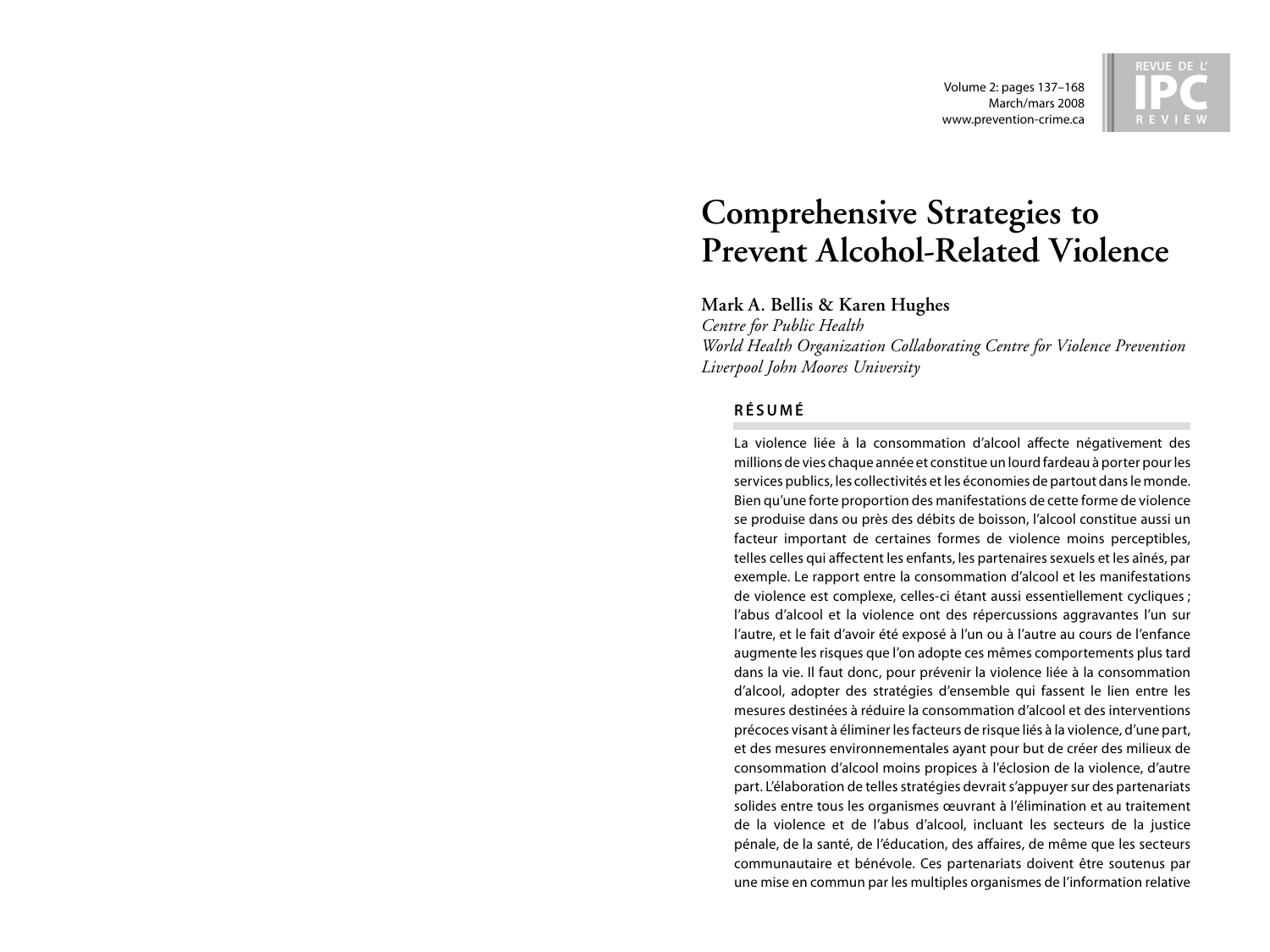à l'alcool et à la violence afin que l'on puisse plus facilement cibler les interventions, et être soutenus aussi par une facilitation à l'échelle nationale de la collaboration entre les organismes. De tels partenariats permettraient de mieux orienter les interventions et de les mettre en œuvre de manière plus économique dans le but d'assurer qu'on s'emploie à résoudre les problèmes liés à l'alcool et à la violence et qu'on agisse sur le rapport entre les deux à toutes les étapes de la vie.

## **A b s t rac t**

Alcohol-related violence damages millions of lives every year and places huge burdens on public services, communities and economies around the world. While a large proportion of alcohol-related violence occurs in and around drinking settings, alcohol is also a major factor in less visible forms of violence directed at, for example, children, intimate partners and elders. The relationships between alcohol and violence are complex, yet critically also cyclical; alcohol misuse and violence both affect and exacerbate each other, while experiencing either in childhood increases the risk of both in later life. Preventing alcohol-related violence thus requires comprehensive strategies that link measures to reduce alcohol use with both targeted early interventions to prevent the risk factors for violence, and environmental measures to create drinking environments less conducive to violence. The development of such strategies should be based on strong partnerships between all agencies involved in tackling and treating violence and alcohol misuse, including criminal justice, health, education, business, communities and voluntary sectors. Such partnerships must be underpinned by multiagency sharing of intelligence on alcohol and violence to facilitate the targeting of interventions, and by national facilitation of multi-agency working. Through such partnerships, interventions can be better directed and more economically implemented in order to ensure that alcohol, violence and the relationships between them are addressed at all stages in the life cycle.

# **Introduction**

As understanding of the role of alcohol in violence, and of the devastating and long lasting impacts of such violence grows, preventing alcohol-related violence is increasingly becoming an international priority. Each year over a million people across the world lose their lives through violence, and in many countries at least half of all violent deaths occur when perpetrators or victims have been drinking (e.g. Europe: Anderson & Baumberg, 2006; Canada: Brochu et al.,

1999). Millions more suffer injuries, psychological damage, reduced quality of life and damaged economic prospects as a consequence of experiencing, witnessing or fearing alcohol-related violence. The burden on health services, criminal justice agencies, local authorities, businesses and wider communities in addressing such violence in a single country is often measured in hundreds of millions of dollars. However, in many countries tackling alcohol-related violence has traditionally been considered a criminal justice issue, with the roles of health and other services limited to treating and supporting victims.

This view is changing, with growing evidence showing that interventions implemented in a variety of settings can help prevent alcohol-related violence and, in fact, that the success of many such interventions depends on strong multi-agency partnerships between health, criminal justice, education, other public sector bodies, communities and even private businesses. Here we review such evidence, examining mechanisms to reduce alcohol-related violence through interventions to: adapt drinking environments to reduce the likelihood of individuals being involved in violence; alter overall levels of alcohol consumption and consequently alcohol-related violence; and reduce the development of violent tendencies – both generic and alcohol-related. Given this range of potential interventions, we discuss how a balanced strategy can be developed which reduces alcohol-related violence in the short and longer term, utilises the individual expertise of different public services in a multidisciplinary environment, and incorporates action at national, regional and community levels.

#### **Box 1: Links between alcohol and violence**

- Prenatal alcohol exposure is linked to behavioural problems in later life including delinquent behaviour and violence.
- Alcohol has a direct effect on physical and cognitive functioning, contributing to violence through, for example, reducing self-control and the ability to process information and recognise warning signs.
- Dependence on alcohol can mean individuals fail to fulfil care duties, for example towards children or elders.
- Individual and societal beliefs that alcohol causes aggression can lead to alcohol being used to prepare for or excuse violent acts.
- Problematic use of alcohol can develop as a coping mechanism amongst victims of violence.
- Uncomfortable and poorly managed drinking venues contribute to increased aggression in drinkers.

– World Health Organization, 2006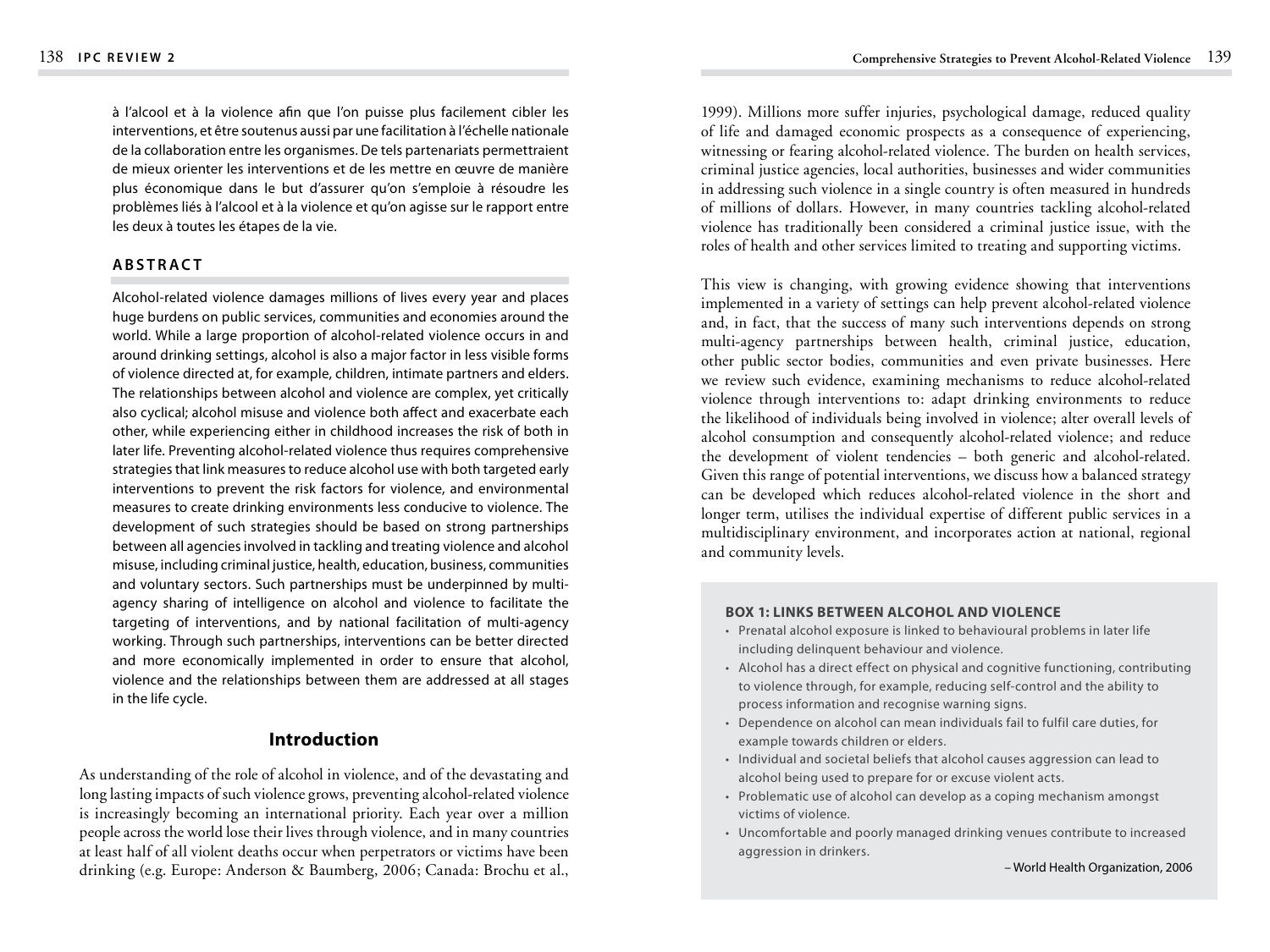# **Relationships Between Alcohol and Violence**

Links between alcohol and violence are complex. Alcohol facilitates aggression, hampers individuals' ability to avoid violence, can emerge as a coping mechanism for victims, and can even increase the risk of violent tendencies developing in those exposed to alcohol in utero (see Box 1). Importantly, both drinking behaviours and expectations surrounding alcohol are key factors in the link between alcohol and violence. Thus, individuals who drink more frequently, in greater quantities and to intoxication are at greatest risk of violence (Steen & Hunskaar, 2004; Swahn & Donovan, 2005) while those who believe alcohol will lead to aggression are also more likely to be involved in violence after drinking (Leonard et al., 2003). Despite wide diversity in drinking behaviours across the globe, such relationships appear to hold true in many countries. Equally, the role of alcohol in aggression extends across many different forms of violence, including youth violence, sexual and intimate partner violence, and child and elder abuse (see Table 1 on p. 161).

The physical consequences of violence to victims can be devastating, and the involvement of alcohol in violence increases both the aggression involved in assaults and the severity of injuries sustained (Hutchison et al., 1998). Further, the impacts of such violence often extend far beyond physical, emotional and psychological damage, to include: reducing the use of public transportation, schooling and public places; limiting opportunities for outdoor play for children; undermining social cohesion; and damaging efforts to generate business and tourism. Further, exposure to violence and parental substance use in childhood has also been linked to much broader long-term life impacts such as the adoption of health risk behaviours (e.g. substance use, including alcohol use, and physical inactivity) and later development of conditions including cancers, stroke, obesity and heart disease (Felitti et al., 1998). Crucially, the cyclical nature of violence means experiencing or witnessing abuse also increases risks of violence in later life. Thus, being a victim of child abuse is associated with, for example, having an abusive intimate partner in adulthood and even becoming a perpetrator of child abuse (Bensley et al., 2003; Glasser et al., 2001; Renner & Slack, 2006). Those acting violently at an early age are equally at risk of repeated violence (Broidy et al., 2003) and for some, a criminal record permanently damaging their life prospects.

In general, alcohol-related violence places major strains on public resources and wider communities. For example, in the UK over a million violent offences are recorded by police each year (Nicholas et al., 2007), with over a third of offenders estimated to be under the influence of alcohol at the time

of arrest (Strategy Unit, 2003). For health services, Emergency Department studies consistently show that large proportions of violent injuries requiring treatment involve alcohol; one study in six countries found between 36.0% (Spain) and 84.5% (Canada) of patients with violent injuries drank alcohol in the six hours before injury (MacDonald et al., 2005). In the US, estimates of the financial costs of violent injury suggest a burden of \$5.6 billion annually to health services (Corso et al., 2007), and MacDonald et al. (2005) found 50.5% of violent injuries in the US are sustained after alcohol consumption. Further, while working to tackle and treat alcohol-related violence, police and health staff can themselves become targets of aggression, increasing physical and mental health problems for workers and negatively impacting on staff recruitment and retention (Chapman & Styles, 2006; Ray & Ream, 2007).

# **Developing a Comprehensive Prevention Strategy**

Preventing the negative impacts of alcohol-related violence requires a broad strategic approach that acts to prevent alcohol-related violence where it occurs, but also addresses the underlying risk factors that render individuals and communities vulnerable to cycles of violence and alcohol misuse. The World Health Organization (Krug et al., 2002) recommends an evidencebased population approach (or public health methodology) which involves: 1) developing and utilising a wide range of data to identify the extent of the problem and those groups and areas that are most affected; 2) conducting research to develop understanding of the risk and protective factors associated with alcohol-related violence; 3) developing and evaluating interventions to reduce risk and enhance protective factors; and 4) implementing and disseminating successful interventions widely.

This process is not dissimilar to that already commonly used individually by many judicial and other agencies. However, the nature of the public health focus requires an integrated strategy across a wider range of agencies that utilises existing intelligence, expertise and activities and provides opportunities for alternative partnership approaches to prevention (see Box 2). Key partners include those in contact with individuals affected by violence and substance use (e.g. criminal justice, health services, voluntary organisations); those who plan, provide and service environments where alcohol is publicly consumed (e.g. local authorities, town planners, licensing authorities, the alcohol industry, transport providers); those who impact on wider community issues (e.g. education, businesses and community leaders); and those who govern the way in which public services and private businesses operate (local, regional and national governments).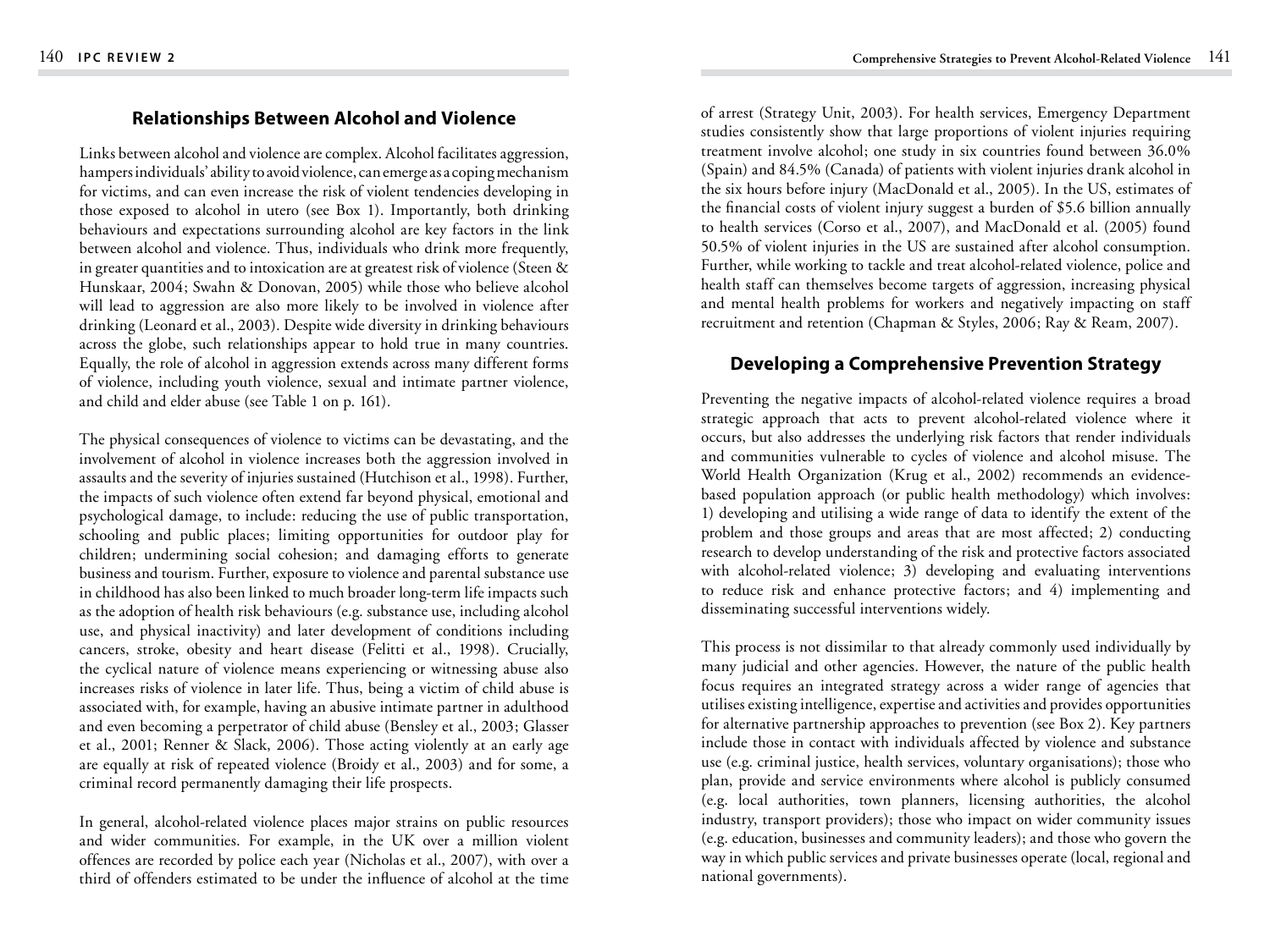Intelligence on how a given area or community is affected by alcohol-related violence can underpin partnership development, increasing awareness of the impacts of alcohol and violence on partners' workloads, targets and functioning. Equally, it enables localised understanding of where and when alcohol-related violence occurs; which population groups are most at risk; what measures might best address alcohol-related violence; and where these should be located. Further, a multi-agency approach allows the opportunity for financial and other resources to be used flexibly enough to maximise opportunities for effective prevention.

#### **Box 2. Multi-agency approaches to violence prevention**

From national to local levels, effective violence prevention requires multi-agency working between a wide range of agencies to enable a shared understanding and approach. The following examples show how such partnerships have been initiated at different levels in three countries.

#### **Sweden: A city-level partnership for reducing alcohol-related violence**

In Stockholm, the STAD (Sweden against alcohol and drugs) project was initiated in 1996 to reduce alcohol-related problems in licensed premises, including violence. The project convened a partnership of representatives from the licensing board, police, the county administration, the national health board, Stockholm city council, the organisation of restaurant owners, the trade union for restaurant staff and owners from licensed premises in the city. The partnership meets regularly to raise awareness of key issues regarding alcoholrelated problems and to gain strategic support for interventions. Interventions implemented through the project include responsible service training for bar staff, training of door supervisors in issues such as conflict management, house policies for licensed premises and increased enforcement of licensing legislation. Evaluation of the intervention (up to the year 2000) found a 29% decrease in violent crimes, and estimated that the programme saved 39 Euros for every 1 Euro invested (Wallin et al., 2003; Månsdotter et al., 2007).

## **Colombia: Development of a framework for multi-agency crime observatories** Building on the work of the DESEPAZ programme in Cali, Colombia (Krug et al., 2002), a framework for establishing multi-agency observatories for crime prevention has been developed and instigated in a range of municipalities

#### *(... Box 2 continued)*

across the country. The observatories consist of a surveillance system for injury mortality (both violent and unintentional) to enable local partners to co-ordinate responses based on intelligence. Each observatory has an operative committee including representatives from police, forensic medicine, health services, traffic authorities, fire services and the public prosecution office, who meet regularly to share data for the development of monthly intelligence reports. These are distributed to the municipal administration (the Mayor, health department, traffic department and other institutions) for the purpose of developing and monitoring prevention strategies. Evaluation of the surveillance systems in six participating municipalities resulted in an average decrease in homicide mortality of almost 50% (Gutierrez-Martinez et al., 2007).

#### **England and Wales: National legislation for partnership development**

The Crime and Disorder Act of 1998 placed a duty on every local authority in England and Wales to form a multi-agency partnership to address crime and disorder and ensure crime prevention is built into local decision making. These Crime and Disorder Reduction Partnerships/Community Safety Partnerships include representatives from local authorities, police, health services, probation, education services, local businesses and residents, who meet regularly to identify and act upon areas of local concern. The partnerships are required to audit local crime issues and develop evidence-based responses using shared intelligence and targets. Many local partnerships have prioritised the reduction and prevention of alcohol-related violence and disorder, particularly focusing on youth violence in nightlife environments and intimate partner violence. The partnership approach to these issues allows the various agencies to understand and develop their role in prevention, prevents conflicting action between agencies, enables more comprehensive support to be provided to victims of violence and facilitates the evaluation and monitoring of prevention activity (Home Office, 2007).

## **Developing Intelligence for Effective Prevention**

Crime data (e.g. police arrest activity) are often the primary source of intelligence used to target measures to prevent alcohol-related violence. For example, hotspot analyses to identify areas of high violent crime are increasingly used to allocate police resources and locate additional deterrence measures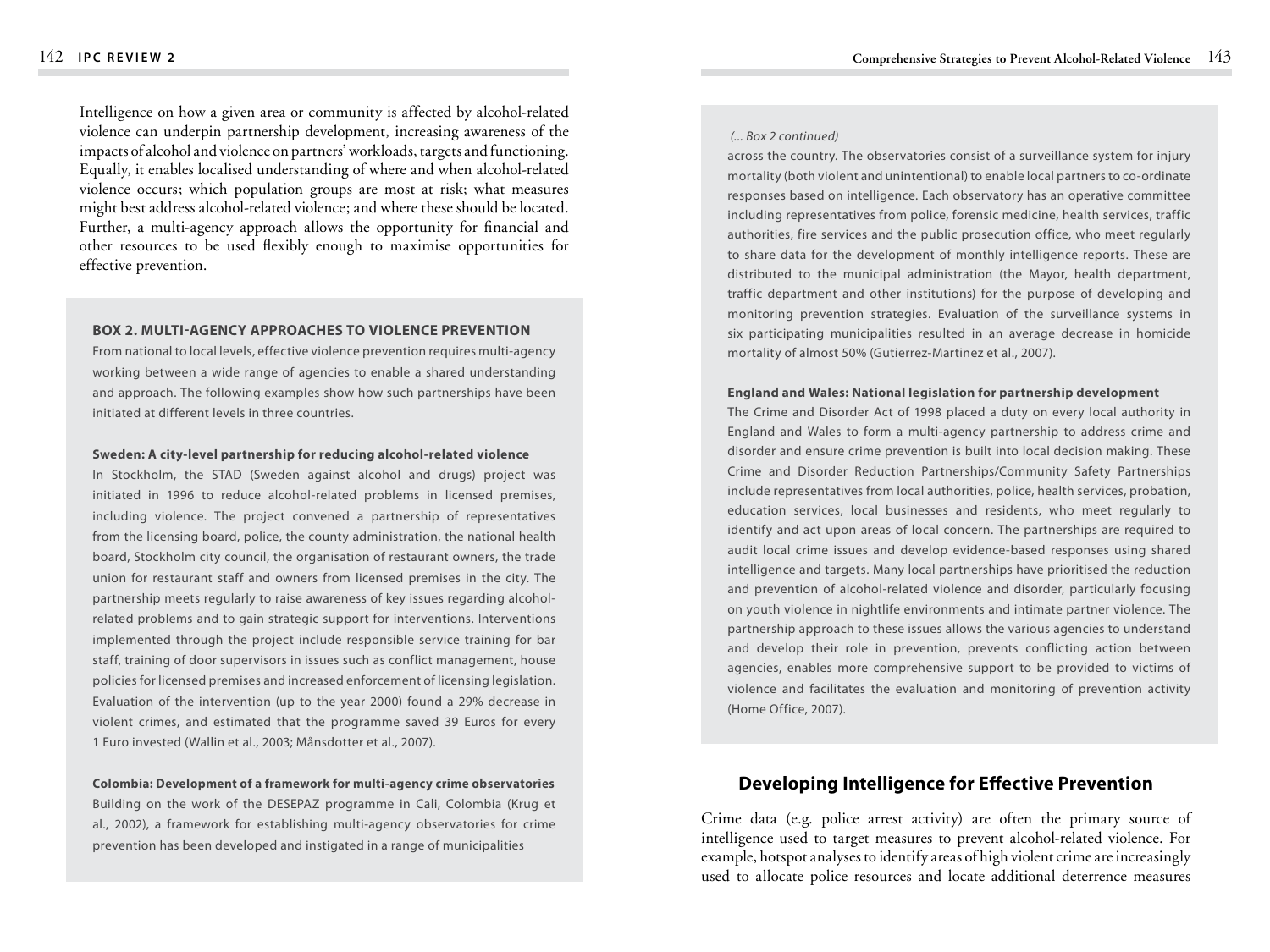such as lighting and closed circuit television (CCTV) cameras. However it is well known that many incidents of violence are not reported to the police and that consequently such data exclude large proportions of violence. Further, the utility of police data in accurately monitoring trends in alcohol-related violence is limited due to its dependence on police activity. Thus, an increased police focus on violent crime often results in increased detection of violence and higher recorded offences, when in reality violence may remain the same or even decrease as a result of better deterrence.

Intelligence systems for alcohol-related violence can be enhanced through inclusion of data from other agencies, in particular health services (Donaldson, 2007). In addition to routinely collected data on victims of assault, health services offer greater opportunities to question assault victims about the circumstances of violence in a confidential environment. Thus Emergency Departments provide an important source of information on alcohol-related violence, with local systems of data collection having been successfully developed to help target police activity and other prevention measures (e.g. Trauma and Injury Intelligence System, 2007; Warburton & Shepherd, 2004). Such data can help inform preventive activities in environments where violent tendencies are being nurtured.

Routinely collected data from Emergency Department surveillance systems in the UK show that while the majority of incidents of alcohol-related violence are sustained in town and city nightlife areas, those involved in such violence

## **Box 3: Overcoming barriers to data sharing on alcohol-related violence**

Multi-agency data sharing is key to identifying and addressing alcohol-related violence, as well as evaluating levels of success in prevention. However, there can be a number of actual and perceived barriers to effective data collection and sharing. These include:

#### **Data collection**

- Lack of appropriate data collection systems within services and/or resources for developing data systems;
- Poor computer systems or contracts with software providers that do not permit data extraction or the addition of new fields for collecting additional information;
- Lack of understanding among service management and staff of the reasons for data collection;

#### *(... Box 3 continued)*

- Lack of time for data collection in clinical or other settings;
- Lack of training in data collection amongst responsible staff;
- Environmental barriers, such as a lack of private space for questioning clients about sensitive issues;
- Difficulties in collecting data from drunk individuals; and
- Concerns for staff safety when questioning individuals about sensitive issues.

#### **Data sharing**

- Lack of understanding among service management and staff of the relevance of data sharing;
- Poor quality data collection and an unwillingness to expose this by sharing data;
- Concerns regarding confidentiality and legality of sharing sensitive data;
- Lack of understanding of the level of data that is required; for example requests for names and addresses of those involved in violence, when non-identifiable data can suffice;
- Lack of skills or resources for analysing and reporting data; and
- Protective attitudes to data for reasons of personal use, such as research publication.

Collaborative partnerships at the highest level need to ensure that individuals are empowered to share data and that those collecting data understand its purposes. Nationally, a legal framework must be in place which allows data exchange. In the UK, data sharing within Crime and Disorder Reduction Partnerships (see Box 2) has now become a legal requirement through the Police and Justice Act 2006. A framework code of practice for sharing personal information has been produced to assist partnerships in developing data sharing (Information Commissioner's Office, 2007).

predominantly live elsewhere in highly deprived communities (Bellis et al., in press). Hospital admissions data also show disproportionate levels of violence in poorer communities, with levels of violence five times higher in the most deprived communities compared with the most affluent (Bellis et al., in press). Understanding the relationship between alcohol and violence in communities can be further enhanced by data from voluntary organisations, treatment services, schools, licensing authorities and businesses, as well as population surveys and research studies. However, legal issues regarding data exchange often need to be addressed at political levels, while organisational culture can obstruct data sharing regardless of legality (see Box 3).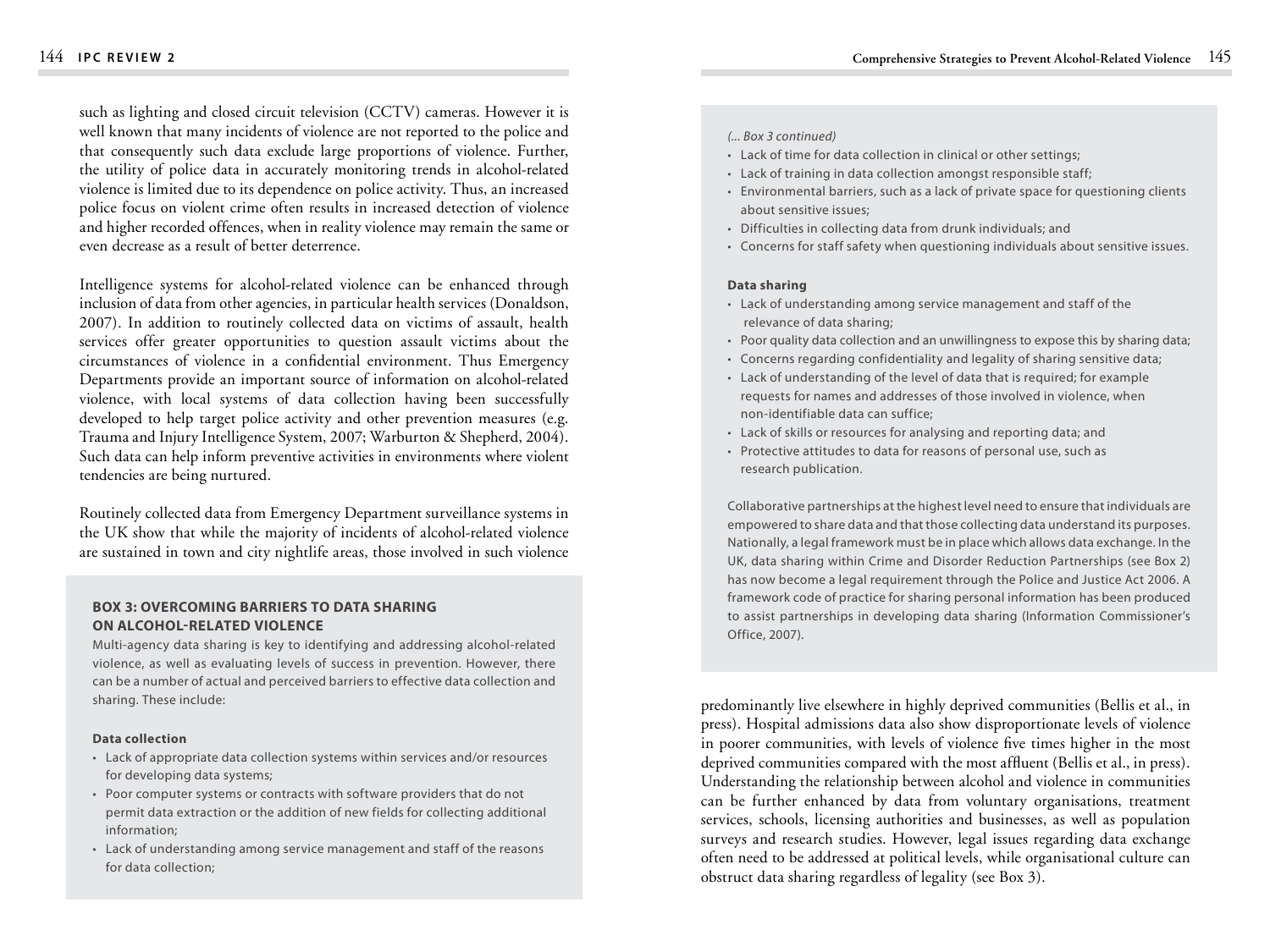# **Interventions to Prevent Alcohol-Related Violence**

A range of research has explored the impacts of different interventions on levels of alcohol-related violence. Much of this work has been conducted in North America, Northern Europe and Australia where alcohol-related violence tends to be most visible in public drinking settings. Here, studies have identified factors such as uncomfortable drinking environments, tolerance of anti-social behaviour (including drunkenness) in bars, and inadequate late night transportation as contributors to increased levels of violence (Graham & Homel, 1997; Homel et al., 2004). Consequently, many interventions have focused on measures implemented in town and city centre drinking environments to increase enforcement of alcohol legislation, enhance security and improve management of licensed premises (see Table 2 on p. 162). Whilst the evidence base for many of these individual measures is limited, there is stronger evidence that implementing a combination of environmental interventions with strong community support can reduce alcohol-related violence. For example the multi-component STAD project in Stockholm, Sweden, (see Box 2) reduced violent crime and was found to save 39 Euros for every 1 Euro invested (Månsdotter et al., 2007; Wallin et al., 2003). Thus, in societies where alcohol-related violence is concentrated in specific public settings, environmental measures can provide a rapid and cost effective way of addressing high-risk groups and reducing highly visible problems. They can be politically attractive at both local and national levels, often delivering results in relatively short time scales (Hughes & Bellis, in press).

However, as environmental strategies do not address individual risk factors for violence, in isolation they can serve to displace alcohol-related violence to other drinking environments, including homes where intimate partner violence and child abuse can occur. Furthermore their effects can disappear once funding ends as individual attitudes and behaviours often remain unchanged. Consequently, while strategies to reduce alcohol-related violence through environmental measures alone can produce initial reductions in violence, sustaining longer term prevention requires a broader strategy to reduce the fundamental risk factors for involvement in violence.

# *Reducing Alcohol Availability and Consumption*

With excessive alcohol use being a risk factor for violence, several studies have focused on the impact of measures to reduce alcohol availability or use on violence (see Table 3 on p. 164). Such interventions can be universal, seeking to modify population drinking behaviours through, for example, higher

alcohol taxation, reduced numbers of sales outlets, age of purchase legislation and regulation of alcohol sales (see Box 4); or can target risky or problematic drinking directly, for instance through screening at primary health care centres combined with delivery of brief interventions<sup>1</sup> for hazardous or harmful drinkers (Babor et al., 2001a and 2001b), and treatment for alcohol dependency. Both types of intervention can contribute to reduced violence. Further, reducing alcohol consumption not only affects alcohol-related violence but can also impact on the wide range of other health and social problems associated with alcohol misuse, including accidents, overdose, and longer term diseases such as liver cirrhosis and cancers (Jones et al., in press; National Health and Medical Research Council, 2007).

Population-based alcohol interventions can be difficult to implement as they require national (sometimes international) policy change, at least some degree

### **Box 4: The Russian anti-alcohol campaign**

In a radical response to rapidly increasing levels of alcohol consumption and related mortality in Russia in early 1980s, President Gorbachev implemented an anti-alcohol campaign that included: raising the legal alcohol purchase age to 21; limiting alcohol service hours and outlets; increasing the price of state-sold alcoholic beverages; imposing strict legal sanctions on home alcohol production; and mobilising the community towards temperance. The effects were dramatic. Between 1984 and 1987, alcohol consumption fell an estimated 25% and state alcohol sales reduced by 61%. Between 1984 and 1985/6, violent deaths decreased by 33% and violent deaths specifically related to alcohol use fell by 51%. However, the campaign was unpopular and ended in the late 1980s. By the early 1990s, market reforms had liberalised alcohol prices and trade, and both alcohol consumption and violent mortality were on the increase once more.

Problems with such approaches often arise as governments attempt to force changes in drinking behaviours without successfully addressing established drinking cultures. Here, individuals will continue to insist on easy access to cheap alcohol while they remain relatively unaware or unconvinced of the dangers related to excessive alcohol use or the wider sociological benefits of more restricted sales.

#### – Babor et al., 2003; Nemtsov, 1998; WHO Europe, 2006

<sup>1</sup> Brief interventions are short, low-intensity interventions usually consisting of one or more sessions of motivational interviewing, advice, counselling and/or education to encourage individuals at risk of alcoholrelated harm to moderate their alcohol consumption. They are not suitable for dependent drinkers who require more structured treatment services.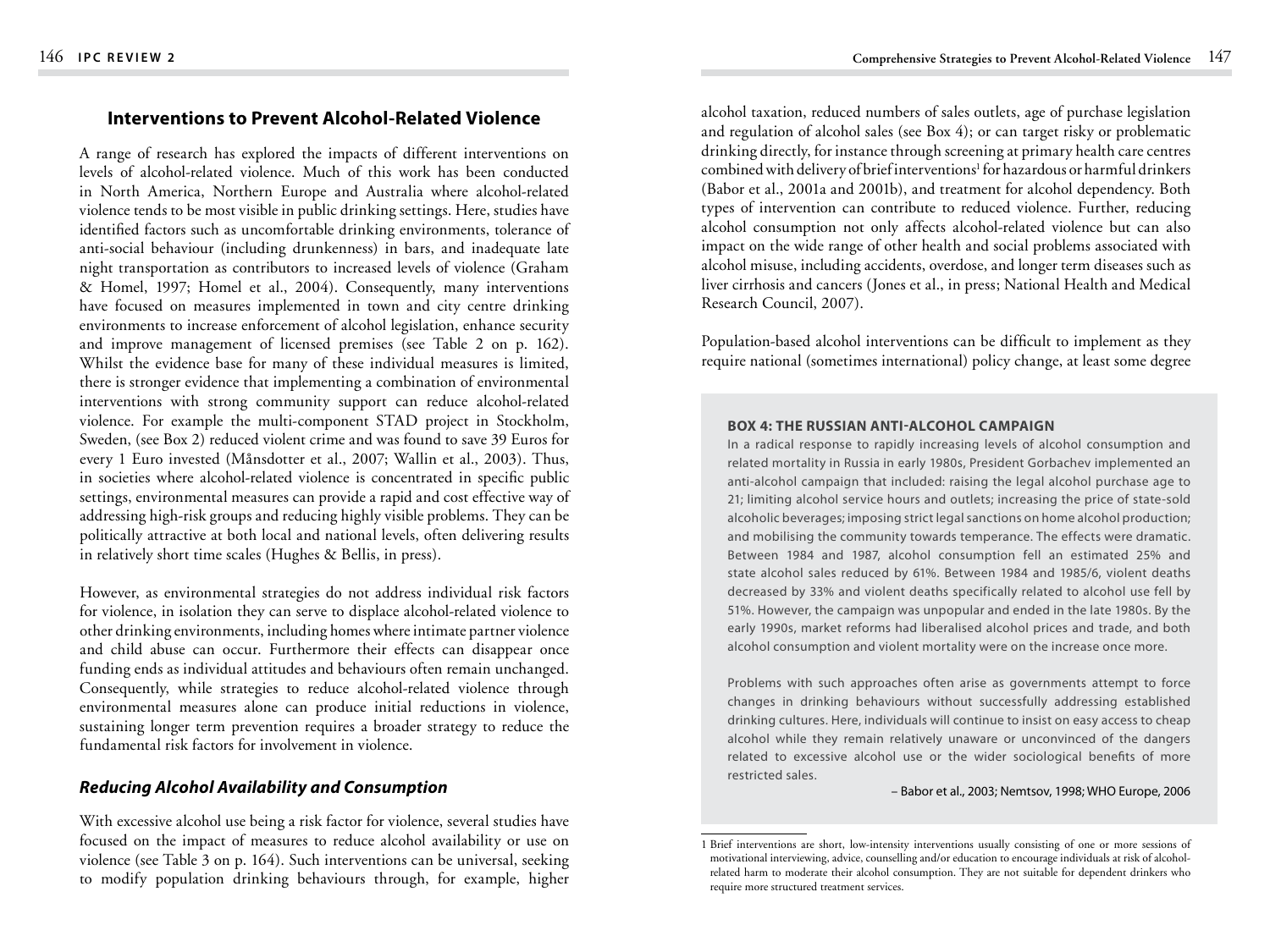of cultural change, and can be strongly resisted by industry. For example, in many countries the alcohol industry provides significant employment and contributions to government spending, and is considered central to the regeneration of city economies. In fact, in many countries policy is attempting to further stimulate town and city centres through increased alcohol-related entertainment (e.g. more bars and nightclubs) and in some, such policy includes introducing longer rather than more restricted alcohol service hours (e.g. England and Wales, The Licensing Act 2003). Without international comity in alcohol policy, differences in factors such as alcohol taxation and price can also affect countries' abilities to implement population-based interventions to reduce alcohol access (World Health Organization, 2007). In Finland, for example, where alcohol taxation has traditionally been high, the opening of borders to alcohol imports through EU membership led the government to decrease alcohol taxation in 2004 by an average of 33%, largely to protect the Finnish alcohol industry from cheap imports from neighbouring countries (particularly Estonia which became an EU member in 2004). This decrease was associated with a rise in population alcohol consumption and a 17% increase in alcohol-positive deaths compared with 2003 (based on weekly average; Koski et al., 2007).

Consequently, despite clear evidence that increased prices, reduced numbers of sales outlets and strict enforcement of minimum age legislation are all capable of reducing alcohol-related violence, political imperatives often favour interventions targeted at those with identified drinking problems. Such measures, which include brief interventions and treatment services for alcohol dependence, can be introduced locally to reduce alcohol consumption amongst those identified as being at risk of, or already experiencing, alcohol-related problems. In fact such interventions can be an important part of strategies to reduce alcohol-related violence. Thus, the World Health Organization has estimated that provision of brief advice in primary care to a quarter of the European Union's at-risk population would avoid 408,000 years of disability and premature death, saving 740 million Euros annually (Anderson & Baumberg, 2006). Staff working in services that see victims and perpetrators of violence should also be skilled in questioning clients about alcohol (and drug) use, including both personal use and that of family members or intimate partners. Developing links between such services and those providing advice or treatment for substance use will enable appropriate referral for support where alcohol and violence are linked.

## *Addressing Risk and Protective Factors*

Both environmental and alcohol-specific interventions can reduce violence by addressing the links between drinking and violence. However, while alcohol can be a catalyst for violent episodes, there are a wide range of other factors that underpin individuals' risks of being perpetrators or victims of violence. Tackling these risk factors is crucial for the long-term prevention of all violence including that related to alcohol. While extensive discussion of these is beyond this review, Table 4 (see p. 165) summarises a range of risk factors for violence, the different types of violence they are associated with, and measures that can be effective in reducing them. Many risk factors for violence stem from early life experiences (Krug et al., 2002). Consequently, prevention can focus on parenting and the development of life skills for children through programmes such as Triple P (Turner & Sanders, 2006); the Fourth R (Wolfe, 2006 ); PATHS (Domitrovich et al., 2007); and the Incredible Years (Gross et al., 2003). Such programmes have shown success in improving parenting practices and reducing aggression and other behaviour problems in children (Krug et al., 2002).

Investing resources in early prevention addresses the root causes of violence and other negative life outcomes and can bring whole life improvements to individuals and communities (Krug et al., 2002). Such measures can appear expensive to implement at a population level, and impacts on violent crime may take longer to emerge. Consequently, they can be less attractive investments for public sector bodies with short-term targets to meet. However, early prevention can be effectively targeted at those most at risk of violence, such as families in deprived neighbourhoods and parents lacking protective factors. Further, such interventions can yield positive long-term results that extend beyond violence reduction, including improved school performance and reduced substance use and anti-social behaviour (Olds et al., 1998; Olds et al., 2007). Thus, tackling these issues in early life should result in improved health and social returns over many years. In order to affect long term change, early interventions targeted specifically at the most vulnerable groups should be part of comprehensive strategies to tackle alcohol-related violence and should be complemented by environmental interventions, alcohol-related treatments and tertiary prevention (interventions to prevent re-offence) in order to affect long term change.

<sup>2</sup> See also the article by Crooks, Wolfe, Hughes, Jaffe, & Chiodo in this volume.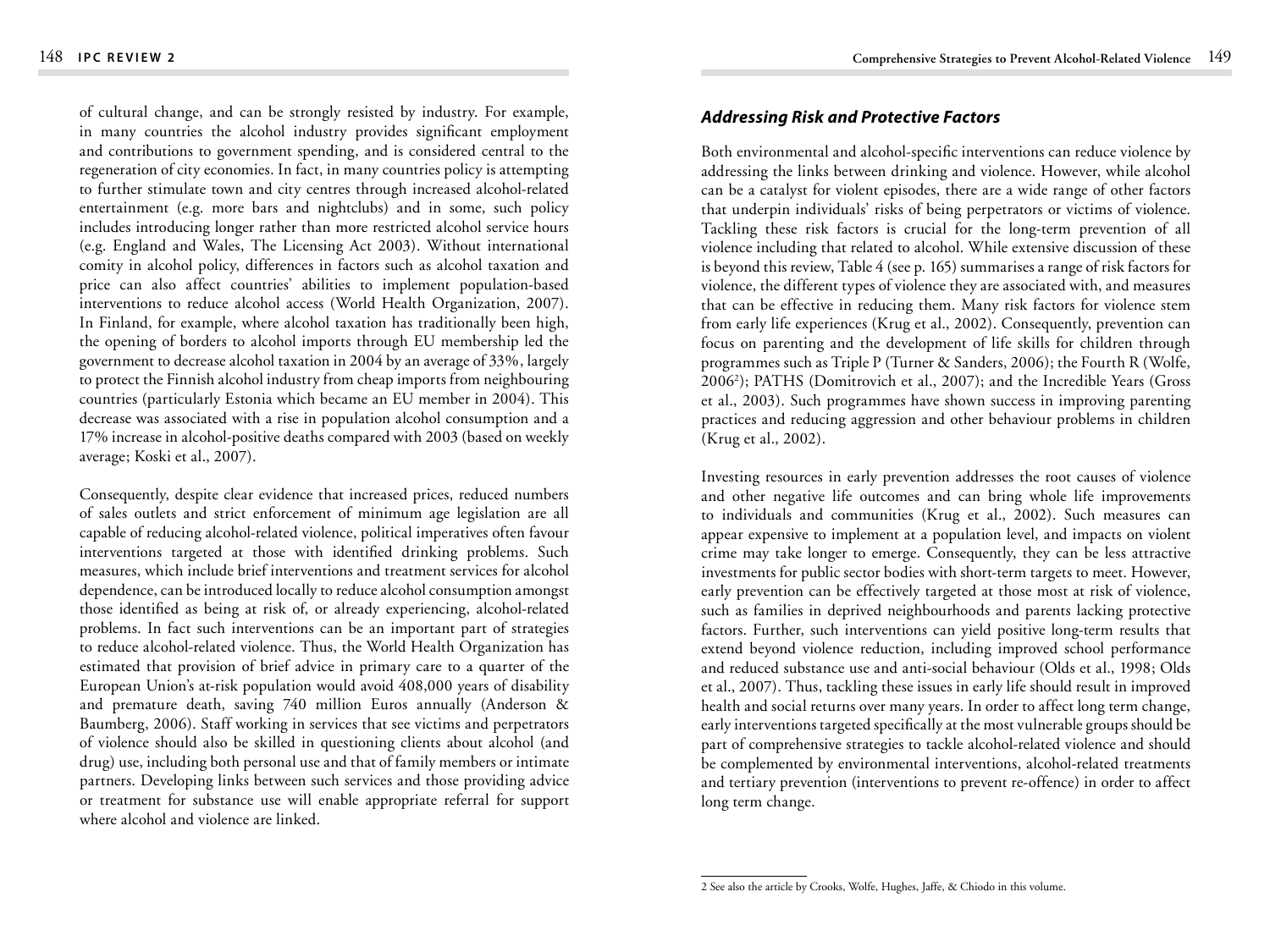# **Implementing Prevention**

Nationally, governments can address taxation and in some circumstances negotiate more responsible practices by the alcohol industry (e.g., reducing cheap promotions and "happy hours"; requiring responsible server, door staff and management training), provide the framework for multi-agency work and prioritise addressing alcohol-related violence. However, more local organisation is required to deliver other changes. In some countries, local partnerships to address alcohol-related violence are already well-established (see Box 2). Elsewhere, a key factor in developing such partnerships is identifying for each agency how alcohol and violence are linked and how partnership approaches can benefit the delivery of existing targets for individual organisations.

To tackle alcohol-related violence, such bodies must work at both the population and individual levels. At population levels, multi-agency data exchange should identify those most affected by alcohol-related violence (e.g. youth in nightlife, home-based intimate partner violence, child maltreatment). Joint examination ofresources available(including professional and community based), combined with the evidence base for effectiveness and plausible interventions, provide the basis for implementing a local strategy. At the individual level, partners need to identify how affected individuals can better access and utilise alcohol and violence related services, how their use prevents further acts of violence and how information collected from such individuals can improve intelligence and help evaluate progress against strategic targets.

# *Adopting a Life Course Perspective*

From the time before birth, the provision of information targeted at potential mothers and pregnancy-related services should aim to reduce foetal exposure to alcohol and increase understanding of the developmental issues and potential for violence associated with foetal alcohol exposure. At the same time, pregnant women can be targets of domestic violence, especially where partners misuse alcohol (Muhajarine & D'Arcy, 1999). Thus maternity services, emergency units and judicial services must be aware of such risks and have a coordinated approach to violence prevention and parental support.

Parental alcohol abuse is also a key risk factor for child maltreatment (Berger, 2005; World Health Organization, 2006c). Thus, from birth thoseresponsible for child health and social services should ensure personnel are aware of and can identify risks, as well as being able to refer those affected into appropriate support services. More widely, providing parental support for those with young children, especially in the most deprived areas, is also an important and cost effective method for reducing the development of violent tendencies and alcohol-related problems in later life. Such interventions require local services working with parents and children, with involvement of education systems also being an effective mechanism for identifying at risk children, engaging parents and delivering interventions through school settings (see Table 3).

In early teenage years, individuals will begin trying to access alcohol through off-license (e.g. liquor stores) and on-license (e.g. bars) premises. Individuals accessing alcohol outside the parental environment are at higher risks of alcohol-related violence, and age check schemes should be used along with effective enforcement of underage legislation to reduce underage sales (Bellis et al., 2007). Those identified as misusing alcohol at young ages are at an increased risk of involvement in violence as well as having been victims of abuse (e.g. Eaton et al., 2007; Simantov et al., 2000), and should be referred into appropriate services. More widely, educational interventions should ensure individuals are aware of relationships between alcohol and violence, the unacceptability of alcohol as a mitigating factor in violence and the covert and overt roles of alcohol in issues such as sexual assault.

For young adults, the risk of violence resulting from nights out drinking can be mediated through multi-agency boards leading the design and management of night time environments. For both young and older adults, access and affordability are also effective ways of controlling alcohol consumption and consequently alcohol-related violence. Thus, at a national level, prices should be reviewed to identify the public health benefits of different pricing regimes. As individuals move into older age, relationships between alcohol and violence do not disappear. While little information is available on effective measures to prevent elder abuse by those with alcohol problems, care facilities and other services in contact with older adults should at least be aware of these relationships, be able to detect signs of abuse and understand how abused older people can be protected (World Health Organization, 2006b).

Such life course interventions are far from exhaustive and prevention should vary depending on the risks of violence identified through shared intelligence in each locality. However, in every locality, a wide variety of agencies must be genuine partners in tackling alcohol-related violence with strategies reflecting a prevention agenda rather than one dominated by punitive responses (Waller, 2006).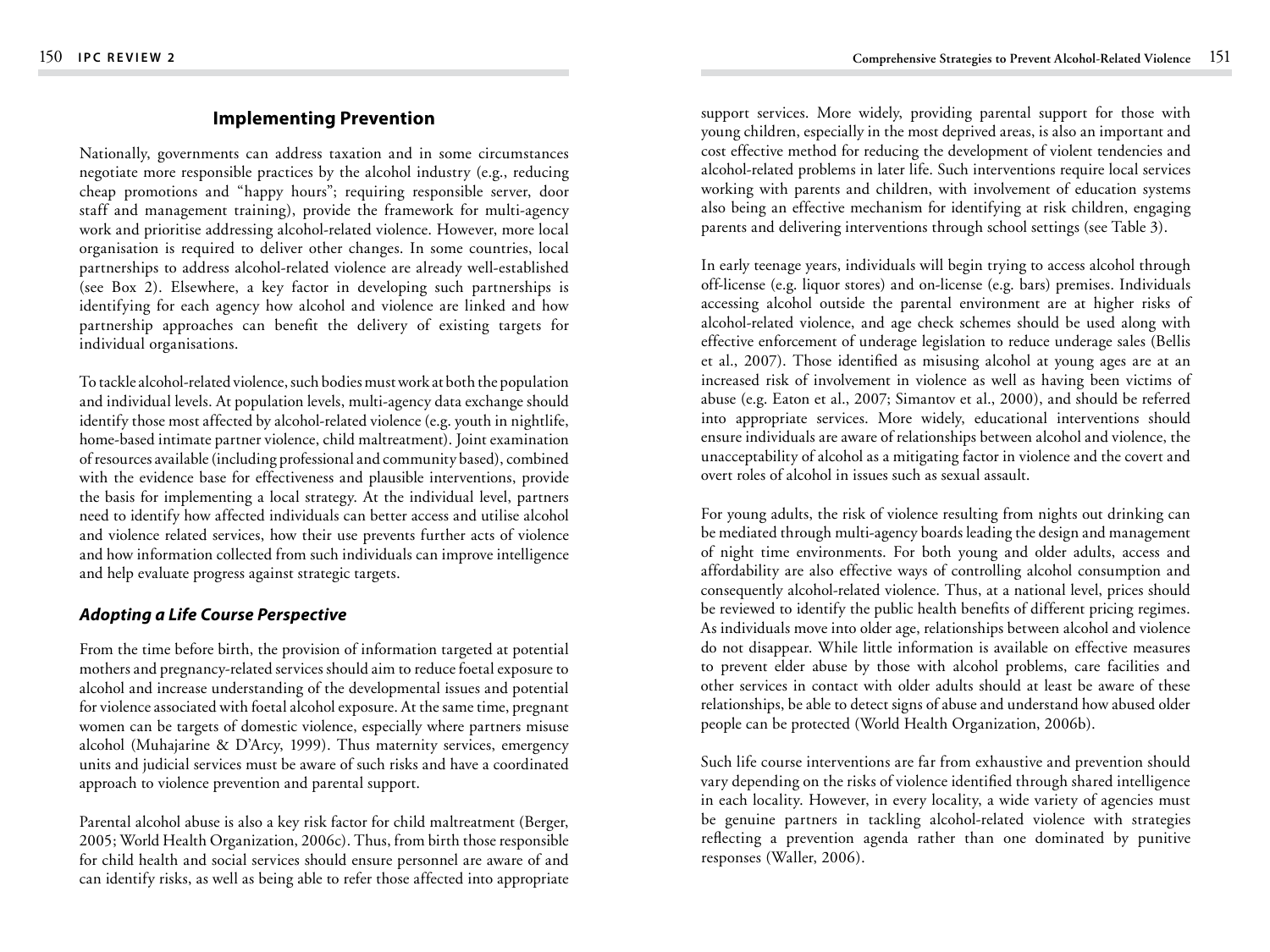## **Conclusions**

Alcohol and violence are intrinsically linked and, both separately and combined, cause untold damage to individual lives and society. With around half of all violence typically linked to alcohol use, addressing the role of alcohol in violence and vice versa is critical in protecting public health, reducing crime and creating healthy societies. Alcohol is likely to play an important role in many cultures for the foreseeable future, being commonly regarded as a central and acceptable constituent in socialising, relaxing and even occasional self-medication (e.g. coping with a stressful incident). Given such beliefs, strategies such as those adopted for smoking to dramatically increase numbers of abstainers (or eradicate use) at least at present are unlikely to be popular with individuals or their political representatives. Consequently, alcoholrelated strategies need to focus on how consumption can be consistent with minimum harm. In many ways alcohol-related violence can be considered a broad equivalent to passive smoking. Thus, it often means that damage relating to alcohol is not necessarily suffered by the drinker but by their child, spouse, friend or simply a stranger occupying the same bar or street. For this reason especially, it is an issue that governments must address in order to protect the health of often innocent victims.

Overall, evidence based strategies to tackle alcohol-related violence can be cost–effective with interventions saving many times more than the outlay necessary to implement them. However, they require a multi-agency approach capable of identifying and tackling risk factors for alcohol-related violence throughout the life course. Implementing the most appropriate measures requires excellent, shared intelligence on alcohol and violence in each locality. Legislation must permit justifiable exchange of intelligence between agencies typically on an anonymous basis for epidemiological purposes, but also on occasion on an individual basis, especially where such exchange is necessary to protect individuals. With appropriate intelligence and pooled resources, a local board empowered to prevent violence and anti-social behaviour can implement interventions across the life course and utilise the same intelligence to monitor effectiveness.

At a national level, progress in each locality can be monitored and mechanisms developed to ensure good practice is shared between localities. Further, national bodies must also enact supportive legislation providing local authorities with the resources and powers necessary to prevent and tackle misuse of alcohol and violent behaviour. Such approaches to prevent alcohol-related violence have been shown effective and economic. They require only a move away from

a tight judicial focus on tackling violence to a broader life course approach which acknowledges that violence tendencies are often a malignancy rooted early in life and one that flourishes when exposed to alcohol, deprivation and poorly regulated environments.

# **Acknowledgements**

We are very grateful to Zara Anderson, Lisa Jones and Sara Hughes for contributions to earlier versions of this manuscript. We would also like to thank Melanie Bania, Ross Hastings and Holly Johnson for comments and suggestions which helped improve the manuscript considerably.

# **References**

- Anderson, P., & Baumberg, B. (2006). *Alcohol in Europe*. London: Institute of Alcohol Studies.
- Babor, T.F., Caetano, R., Casswell, S., Edwards, G., Giesbrecht, N., Graham, K. et al. (2003). A*lcohol: No ordinary commodity*. New York: Oxford University Press.
- Babor, T.F., & Higgins-Biddle, J.C. (2001b). *Brief intervention for hazardous and harmful drinking: A manual for use in primary care*. Geneva: World Health Organization
- Babor, T.F., Higgins-Biddle, J.C., Saunders, J.B., & Monteiro, M.G. (2001a). AUDIT: *The Alcohol Misuse Disorders Identification Test: Guidelines for use in primary care*. Geneva: World Health Organization.
- Bellis, M.A., Hughes, K., Anderson, Z., & Tocque, K. (in press). *Contribution of violence to health inequalities in England – A national analysis of emergency hospital admissions for assault*.
- Bellis, M.A., Hughes, K., Morleo, M., Tocque, K., Hughes, S., Allen, T. et al. (2007). Predictors of risky alcohol consumption in schoolchildren and their implications for preventing alcohol-related harm. *Substance Abuse Treatment, Prevention and Policy, 2*, 15.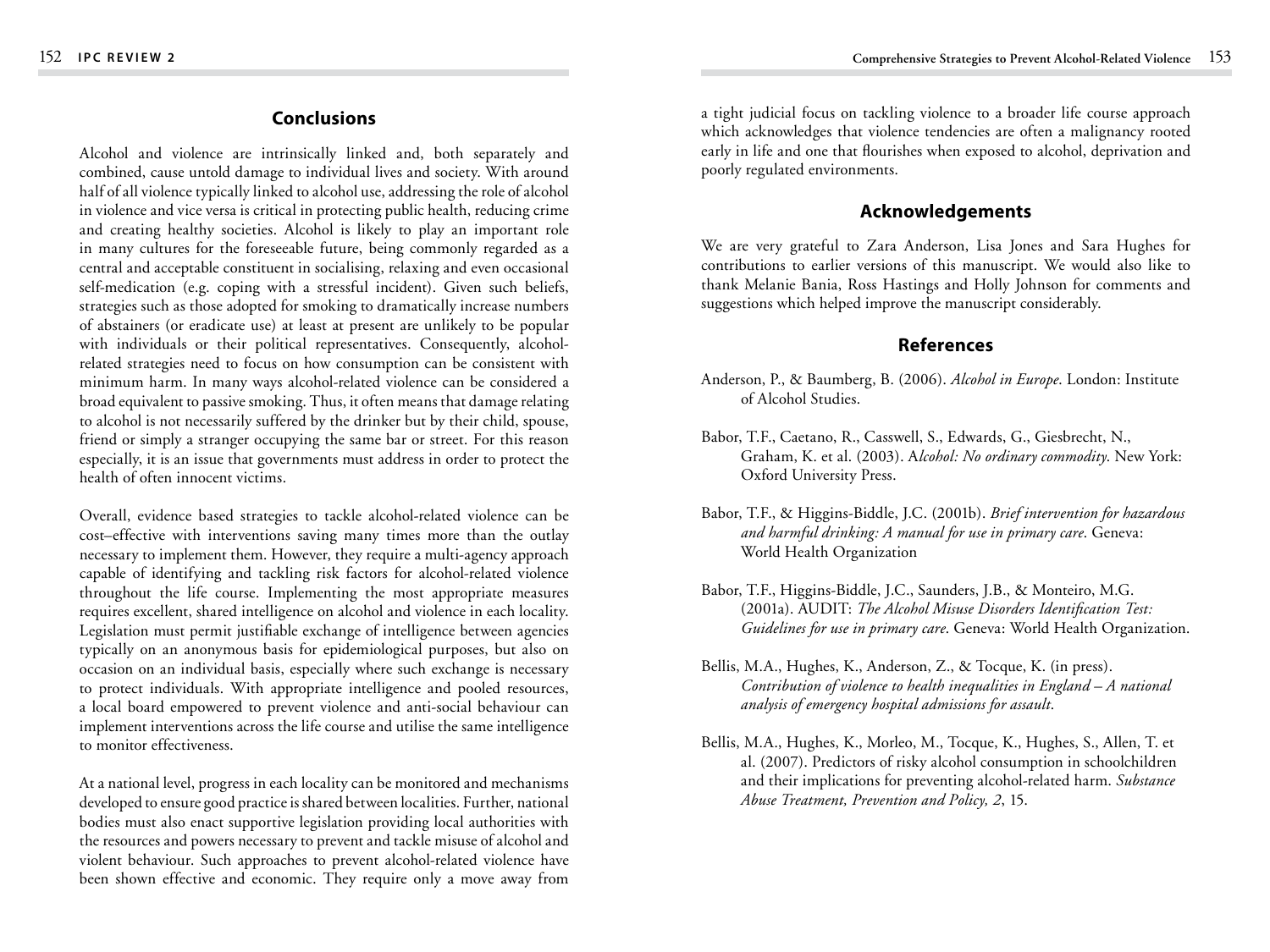- Bensley, L., Van Eenwyk, J., & Wynkoop Simmons, K. (2003). Childhood family violence history and women's health risk for intimate partner violence and poor health. *American Journal of Preventive Medicine, 25*, 38-44.
- Bradshaw, D., & Spencer, C. (1999). The role of alcohol in elder abuse cases. In J. Pritchard (Ed), E*lder abuse work: Best practice in Britain and Canada*. London: Jessica Kingsley Publishers Ltd.
- Brochu, S., Cournoyer, L.-G., Motiuk, L., & Pernanen, K. (1999). Drugs, alcohol and crime: Patterns among Canadian federal inmates. *Bulletin on Narcotics, Vol. LI*. United Nations Office on Drugs and Crime.
- Broidy, L.M., Nagin, D.S, Tremblay, R.E., Bates, J.E., Brame, B., Dodge, K.A. et al. (2003). Developmental trajectories of childhood disruptive behaviours and adolescent delinquency: A six-site, cross-national study. *Developmental Psychology, 39*, 222-245.
- Berger, L.M. (2005). Income, family characteristics, and physical violence toward children. *Child Abuse and Neglect, 29*, 107-133.
- Carcach, C., & James, M. (1998). *Homicide between intimate partners in Australia*. Canberra: Australian Institute of Criminology.
- Chapman, R., & Styles, I. (2006). An epidemic of abuse and violence: Nurses on the front line. *Accident and Emergency Nursing, 14*, 245-249.
- Chervyakov, V.V., Shkolnikov, V.M., Pridemore, W.A., & McKee. M. (2002). The changing nature of murder in Russia. *Social Science and Medicine, 55*, 1713-1724.
- Corrao, G., Bagnardi, V., Zambon, A., & Arico, S. (1999). Exploring the dose-response relationship between alcohol consumption and the risk of several alcohol-related conditions: A meta-analysis. *Addiction, 94*, 1551–1573.
- Corso, P.S., Mercy, J.A., Simon. T.R., Finkelstein, E.A., & Miller, T.R. (2007). Medical costs and productivity losses due to interpersonal and self-directed violence in the United States. *American Journal of Preventive Medicine, 32*, 474-482.
- Domitrovich, C.E., Cortes, R.C., & Greenberg, M.T. (2007). Improving young children's social and emotional competence: A randomized trial of the preschool "PATHS" curriculum. *Journal of Primary Prevention, 28*, 67-91.
- Donaldson, L. (2007). *On the state of public health: Annual report of the Chief Medical Officer 2006*. London: Department of Health.
- Eaton, D.K., Davis, K.S., Barrios, L., Brener, N.D., & Noonan, R.K. (2007). Associations of dating violence victimization with lifetime participation, co-occurrence and early initiation of risk behaviors among US high school students. *Journal of Interpersonal Violence, 22*, 585-602.
- Eberst, A., & Staines, H. (2006). *Evaluation of the 12-month fixed penalty notice pilot in the Tayside Police Force Area*. Dundee: University of Abertay.
- Farrington, D.P., & Welsh, B.C. (2002). *Effects of improved street lighting on crime: A systematic review*. Home Office Research Study 251. London: Home Office.
- Felitti, V.J., Anda, R.F., Nordenberg, D., Williamson, D.F., Spitz, A.M., Edwards, V. et al. (1998). Relationship of childhood abuse and household dysfunction to many of the leading causes of death in adults. The Adverse Childhood Experiences (ACE) study. *American Journal of Preventive Medicine, 14*, 245-258.
- Felson, M., Berends, R., Richardson, B., & Veno, A. (1997). Reducing pub hopping and related crime. In R. Homel (Ed.), *Policing for prevention: Reducing crime, public intoxication and injury, 7*, (pp. 115-132). New York: Criminal Justice Press.
- Freisthler, B., Gruenewald, P.G., Remer, L.G., Lery, B., & Needell, B. (2007). Exploring the spatial dynamics of alcohol outlets and Child Protective Services referrals, substantiations, and foster care entries. *Child Maltreatment 12*, 114-124.
- Glasser, M., Kolvin, I., Campbell, D., Glasser, A., & Leitch, I. (2001). Cycle of child sexual abuse: Links between being a victim and becoming a perpetrator. *British Journal of Psychiatry, 179*, 482-494.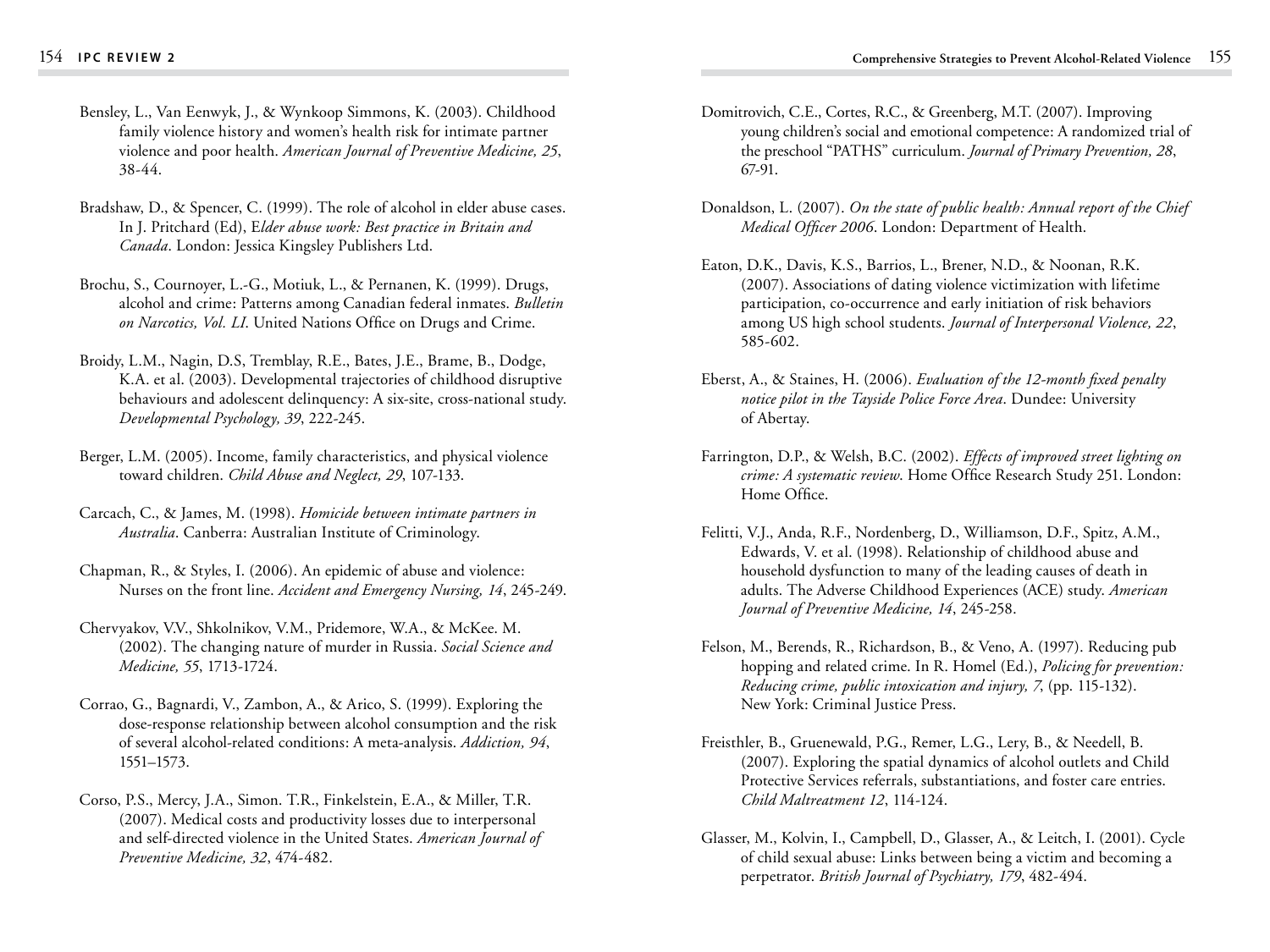- Graham, K. (2000). Preventive interventions for on-premise drinking: A promising but underresearched area of prevention. *Contemporary Drug Problems, 27*, 593-668.
- Graham, K., & Homel, R. (1997). Creating safer bars. In M. Plant, E. Single, & T. Stockwell (Eds.), *Alcohol: Minimising the harm* (pp171-192). London: Free Association Press.
- Graham, K., Osgood, D.W., Zibrowski, E., Purcell, J., Gliksman, L., Leonard, K. et al. (2004). The effect of the Safer Bars programme on physical aggression in bars: Results of a randomised controlled trial. *Drug and Alcohol Review, 23*, 31-41.
- Greenberg, J.R., McKibben, M., & Raymond, J.A. (1990). Dependent adult children and elder abuse. *Journal of Elder Abuse & Neglect, 2*, 73-86.
- Gross, D., Fogg, L., Webster-Stratton, C., Garvey, C., Julion, W., & Grady, J. (2003). Parent training of toddlers in day care in low-income urban communities. *Journal of Consulting and Clinical Psychology, 71*, 261-278.
- Grubin, D., & Gunn, J. (1990). *The imprisoned rapist and rape*. London: Department of Forensic Psychiatry, Institute of Psychiatry.
- Gutierrez-Martinez, M.I., Espinosa del Villin, R., Fandino, A., & Oliver, R.L. (2007). The evaluation of a surveillance system for violent and non-intentional injury mortality in Colombian cities. *International Journal of Injury Control and Safety Promotion, 14*, 77-84.
- Homel, R., Carvolth, R., Hauritz, M., McIlwain, G.B., & Teague, R. (2004). Making licensed venues safer for patrons: What environmental factors should be the focus of interventions? *Drug and Alcohol Review, 23*, 19-29.
- Home Office. (2007). *Delivering safer communities: A guide to effective partnership working*. Guidance for Crime and Disorder Reduction Partnerships and Community Safety Partnerships. London: Home Office.
- Hughes, K, & Bellis, M.A. (in press). *Use of environmental alcohol strategies to tackle alcohol-related harm in nightlife: The UK experience*. Lisbon: European Monitoring Centre for Drugs and Drug Addiction.
- Hutchison, I.L., Magennis, P., Shepherd, J.P., & Brown, A.E. (1998). The BAOMS United Kingdom survey of facial injuries part 1: Aetiology and the association with alcohol consumption. *British Journal of Oral and Maxillofacial Surgery, 36*, 4-14.
- Information Commissioner's Office. (2007) *Framework code of practice for sharing personal information*. Wilmslow: Information Commissioner's Office.
- Jones, N.E., Pieper, C.F., & Robertson, L.S. (1992). The effect of legal drinking age on fatal injuries of adolescents and young adults. *American Journal of Public Health, 82*, 112-115.
- Klostermann, K.C. (2006). Substance abuse and intimate partner violence: Treatment considerations. *Substance Abuse Treatment, Prevention, and Policy, 1*, 24.
- Koski, A., Siren, R., Vuori, e., & Poikolainen, K. (2007). Alcohol tax cuts and increase in alcohol-positive sudden deaths – A time-series intervention analysis. *Addiction, 102*, 362-368.
- Krug, E., Dahlberg, L.L., Mercy, J.A., Zwi, A.B., & Lozano, R. (2002). *World report on violence and health*. Geneva: World Health Organization.
- Leonard, K.E., Quigley, B.M., & Lorraine Collins, R. (2003). Drinking, personality, and bar environmental characteristics as predictors of involvement in barroom aggression. *Addictive Behaviors, 28*, 1681-1700.
- MacDonald, S., Cherpitel, C.J., Borges, G., DeSouza, A., Giesbrecht, N., & Stockwell, T. (2005). The criteria for causation of alcohol in violent injuries based on emergency room data from six countries. *Addictive Behaviors, 30*, 103-113.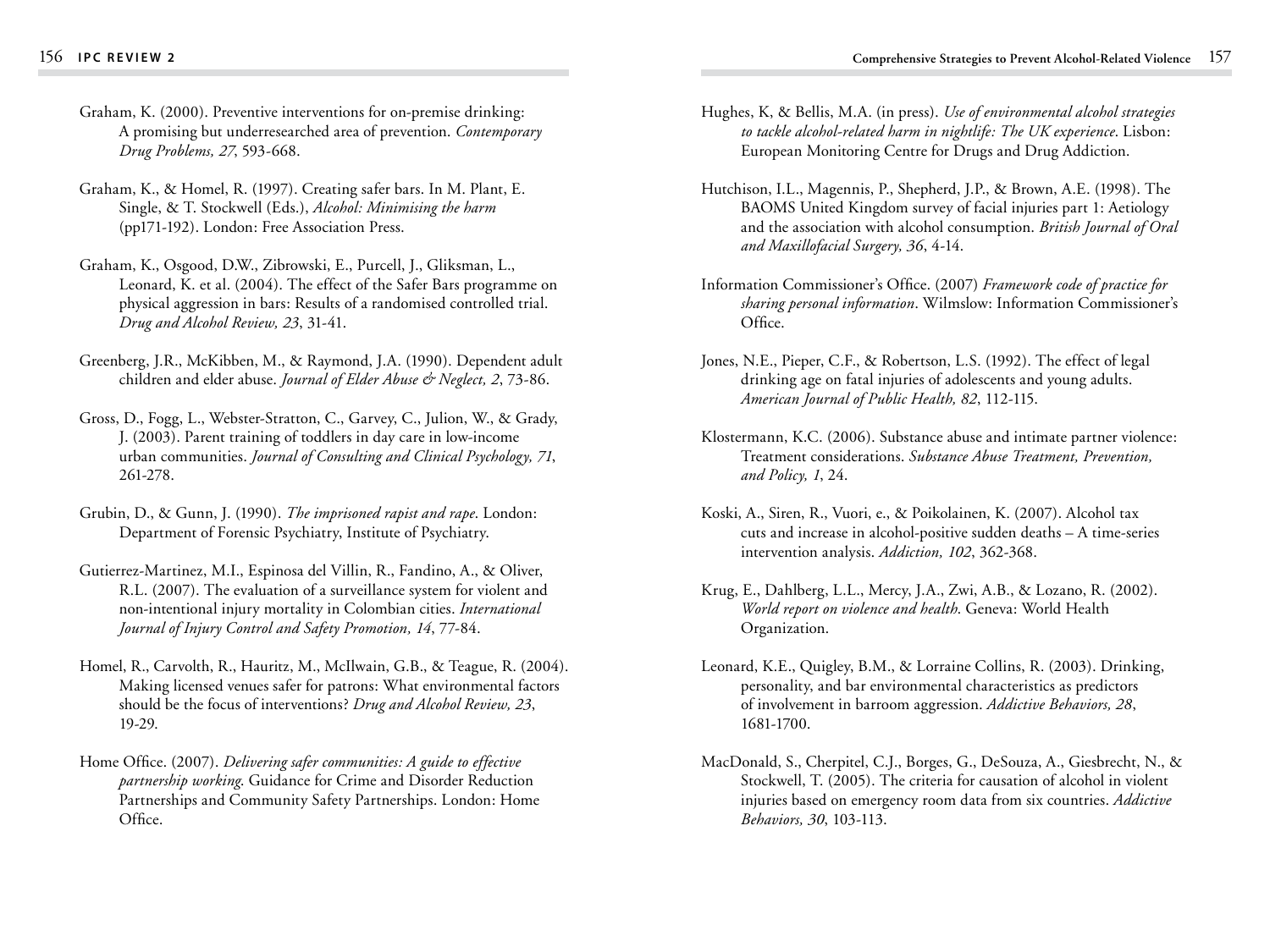- Månsdotter, A.M., Rydberg, M.K., Wallin, E., Lindholm, L.A., & Andréasson, S. (2007). A cost-effectiveness analysis of alcohol prevention targeting licensed premises. *The European Journal of Public Health*: E-pub ahead of print.
- Markowitz, S. (2000). The price of alcohol, wife abuse, and husband abuse. *Southern Economic Journal, 67*, 279-304.
- Markowitz, S., & Grossman, M. (1998). Alcohol regulation and domestic violence towards children. *Contemporary Economic Policy, 16*, 309–320.
- Mattila, V.M., Parkkari, J., Lintonen, T., Kannus, P., & Rimpelä, A. (2005). Occurrence of violence and violence-related injuries among 12-18 yearold Finns. *Scandinavian Journal of Public Health, 33*, 307-313.
- McVeigh, C., Hughes, K., Bellis, M.A., Reed, E., Ashton, J.R., & Syed, Q. (2005). *Violent Britain: People, prevention and public health*. Liverpool: Centre for Public Health, Liverpool John Moores University.
- Molcho, M., Harel, Y., & Dina, L.O. (2004). Substance use and youth violence. A study among 6th to 10th grade Israeli school children. *International Journal of Adolescent Medicine and Health, 16*, 239-251.
- Muhajarine, N., & D'Arcy, C. (1999). Physical abuse during pregnancy: Prevalence and risk factors. *CMAJ, 160,* 107-1011.
- Nemtsov, A. (1998). Alcohol-related harm and alcohol consumption in Moscow before, during and after a major anti-alcohol campaign. *Addiction, 93*, 1501-1510.
- Nicholas, S., Kershaw, C., & Walker, A. (2007). *Crime in England and Wales 2006/07*. London: Home Office.
- Olds, D., Henderson, C.R. Jr., Cole, R., Eckenrode, J., Kitzman, H., Luckey, D. et al. (1998). Long-term effects of nurse home visitation on children's criminal and antisocial behavior. *JAMA, 280*, 1238-1244.
- Olds, D.L., Kitzman, H., Hanks, C., Cole, R., Anson, E., Sidora-Arcoleo, K. et al. (2007). Effects of nurse home visiting on maternal and child functioning: Age-9 follow-up of a randomized trial. *Pediatrics, 120*, e832-e845.
- Pacific Institute for Research and Evaluation. (2004). *The prevention of murders in Diadema, Brazil: The influence of new alcohol policies*. http://resources.prev.org/resource\_pub\_brazil.pdf. Accessed 10th August 2007.
- Plant, E.J., & Plant, M. (2005). A "leap in the dark?" Lessons for the United Kingdom from past extensions of bar opening hours. *International Journal of Drug Policy, 16*, 363-368.
- Ramsay, M. (1990). *Lagerland lost? An experiment in keeping drinkers off the streets in central Coventry and elsewhere*. Crime Prevention Unit Paper 22. London: Home Office.
- Ray, M.M., & Ream, K.A. (2007). The dark side of the job: Violence in the emergency department. *Journal of Emergency Nursing, 33*, 257-261.
- Renner, L.M., & Slack, K.S. (2006). Intimate partner violence and child maltreatment: Understanding intra- and intergenerational connections. *Child Abuse & Neglect, 30*, 599-617.
- Schei, B., Muus, K.M., & Moen, M.H. (1995). Medical and legal aspects of rape. Referrals to a team for care of rape victims at the regional hospital in Trondheim during the period 1989-1992. *Tidsskr Nor Laegeforen, 115*, 30-33.
- Simantov, E., Schoen, C., & Klein, J.D. (2000). Health-compromising behaviors: Why do adolescents smoke or drink? *Archives of Pediatrics & Adolescent Medicine, 154*, 1025-1033.
- Smith, A.J., Hodgson, R.J., Bridgeman, K., & Shepherd, J.P. (2003). A randomized controlled trial of a brief intervention after alcohol-related facial injury. *Addiction, 98*, 43-52.
- Steen, K., & Hunskaar, S. (2004). Violence in an urban community from the perspective of an Accident and Emergency department: A two-year prospective study. *Medical Science Monitor, 10*, CR75-79.

Strategy Unit. (2003). *Alcohol: How much does it cost?* London: Strategy Unit.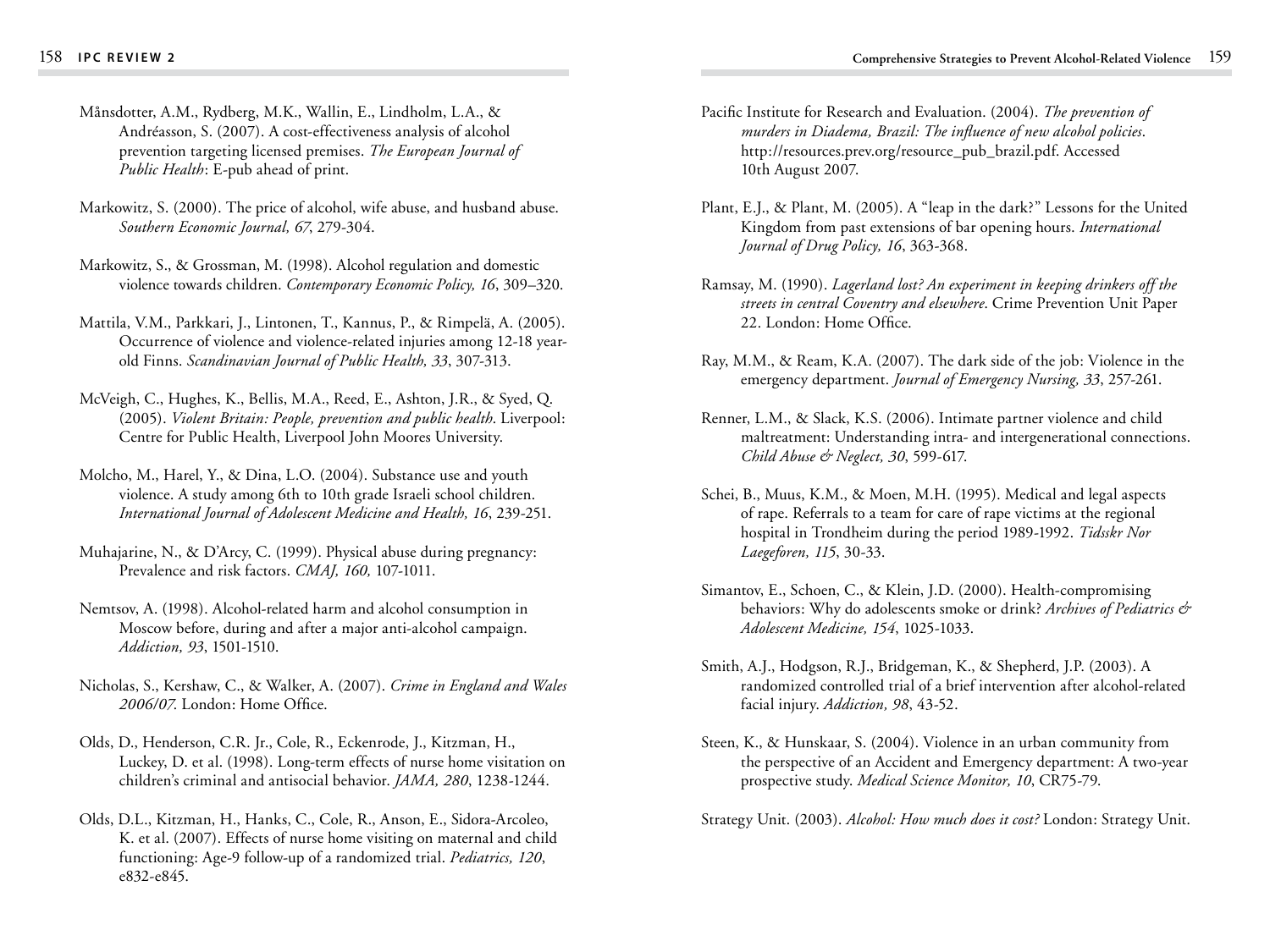- Stuart, G.L., Ramsey, S.E., Moore, T.M., Kahler, C.W., Farrell, L.E., Recupero, P.R., & Brown, R.A. (2003). Reductions in marital violence following treatment for alcohol dependence. *Journal of Interpersonal Violence, 18*, 1113-1131.
- Swahn, M.H., & Donovan, J.E. (2005). Predictors of fighting attributed to alcohol use among adolescent drinkers. *Addictive Behaviors, 30*, 1317-1334.
- Trauma and Injury Intelligence Group. (2007). Retrieved December 3, 2007 from http://www.nwpho.org.uk/ait/.
- Trocmé, N., Fallon, B., MacLaurin, B., Daciuk, J., Felstiner, C., Black, T. et al. (2005). Canadian incidence study of reported child abuse and neglect – Major findings 2003. Ottawa: National Clearing House on Family Violence.
- Turner, K.M.T., & Sanders, M.R. (2006). Dissemination of evidence-based parenting and family support strategies: Learning from the Triple P – Positive Parenting Program system approach. *Aggression and Violent Behavior, 11*, 176-193.
- Vock, R., Meinel, U., Geserick, G., Gabler, W., Müller, E., Leopold, D. et al (1999). Lethal child abuse (through the use of physical force) in the German Democratic Republic during the period 1 January 1985 to 2 October 1990. Results of a multicenter study. *Archiv für Kriminologie, 204*, 75-87. Article in German.
- Wagenaar, A.C., Toomey, T.L., & Erickson, D.J. (2005). Preventing youth access to alcohol: Outcomes from a multi-community time-series trial. *Addiction, 100*, 335-345.
- Waller, I. (2006). Less law, more order: *The truth about reducing crime*. Westport CT: Praeger Publishers.
- Wallin, E., Norström, T., & Andréasson, S. (2003). Alcohol prevention targeting licensed premises: A study of effects on violence. *Journal of Studies on Alcohol, 64*, 270-277.
- Warburton, A.L., & Shepherd, J.P. (2004). Development, utilisation, and importance of accident and emergency department derived assault data in violence management. *Emergency Medical Journal, 21*, 473-477.
- Watt, K., & Shepherd, J.P. (2005). *A randomised controlled trial of an alcohol brief intervention for violent offenders in a magistrates' court*. Cardiff: Violence and Society Research Group, Cardiff University.
- Webb, M., Marriot-Lloyd, P., & Grenfell, M. (2004). *Banning the bottle: Liquor bans in New Zealand*. 3rd Australasian Drug Strategy Conference. Melbourne: Australia. Available at http://www.ndp.govt. nz/publications/banningthebottle.pdf.
- Welsh, B.C., & Farrington, D.P. (2002). *Crime prevention effects of closed circuit television: A systematic review*. Home Office Research Study 252. London: Home Office.
- Wingood, G.M., DiClemente, R.J., & Raj, A. (2000). Adverse consequences of intimate partner abuse among women in non-urban domestic violence shelters. *American Journal of Public Health, 19*, 270-275.
- Wolfe, D.A. (2006). Preventing violence in relationships: psychological science addressing complex social issues. *Canadian Psychology, 47*, 44-50.
- World Health Organization. (2006a). *Interpersonal violence and alcohol: Policy briefing*. M.A. Bellis, K. Hughes, & S. Hughes (Eds.). Geneva: World Health Organization.
- World Health Organization. (2006b). *WHO facts on elder abuse and alcohol*. M.A. Bellis, K. Hughes, & S. Hughes (Eds.). Geneva: World Health Organization.
- World Health Organization. (2006c). *WHO facts on child maltreatment and alcohol*. M.A. Bellis, S. Hughes, & K. Hughes (Eds.). Geneva: World Health Organization.
- World Health Organization. (2007). *World Health Organization Expert Committee on Problems Related to Alcohol Consumption: Second report*. Geneva: World Health Organization.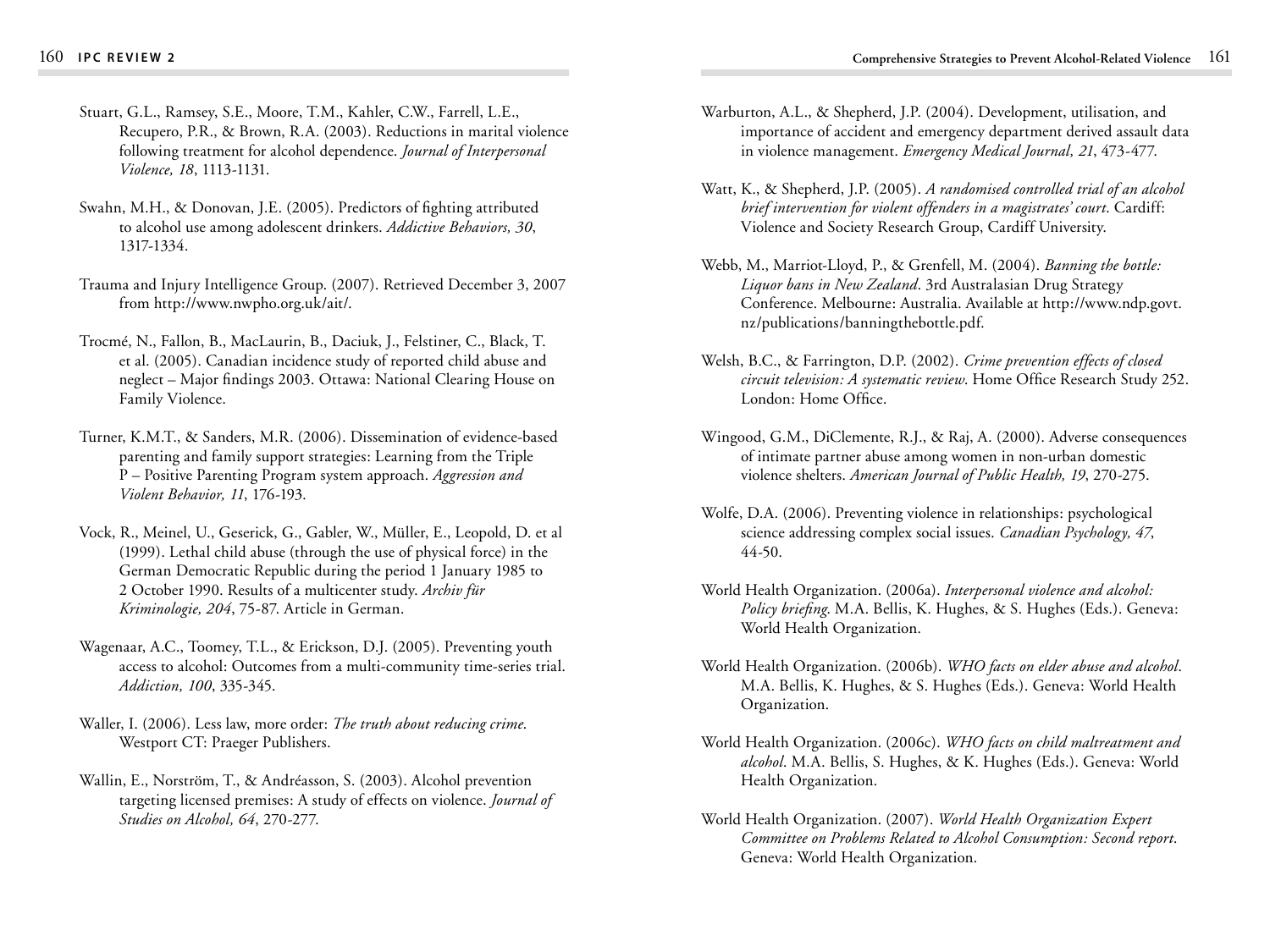- World Health Organization Regional Office for Europe. (2006). *Interpersonal violence and alcohol in the Russian Federation: Policy briefing*. M.A. Bellis, K. Hughes, & S. Hughes (Eds.). Rome: World Health Organization Regional Office for Europe.
- Young, C., & Hirschfield, A. (1999). *Crystal clear: Reducing glass related injury*. Liverpool: University of Liverpool.

## *Table 1. Links between alcohol and violence: Findings from selected international studies*

| <b>Type of</b><br>Violence        | <b>Country</b><br><b>Statistic</b> |                                                                                                                                                              | <b>Details</b>                                                                                                                                      |  |  |  |
|-----------------------------------|------------------------------------|--------------------------------------------------------------------------------------------------------------------------------------------------------------|-----------------------------------------------------------------------------------------------------------------------------------------------------|--|--|--|
| All                               | Russia                             | 67% of homicide offenders drank alcohol<br>prior to the offence.                                                                                             | Homicide trial records in Udmurt Republic,<br>1998 (n=182 offenders; Chervyakov et al.,<br>2002).                                                   |  |  |  |
| <b>Violence</b>                   | Mexico                             | 50% of ER patients with violent injuries drank<br>alcohol in the six hours prior to injury.                                                                  | Patient interviews (n=655) in multiple sites<br>as part of a six country study (MacDonald et<br>al., 2005).                                         |  |  |  |
|                                   | Finland                            | 45% of youths involved in violence (last<br>month) were under the influence of alcohol<br>at the time.                                                       | Nationally representative sample of 10,883 12,<br>14, 16 and 18 year olds (Mattila et al., 2005).                                                   |  |  |  |
| <b>Youth</b><br><b>Violence</b>   | <b>Israel</b>                      | Youths who binge drink are 2.5 times more<br>likely to perpetrate bullying and four times<br>more likely to be injured in a fight or carry<br>a weapon.      | Study of 8,394 6th -10th grade Israeli<br>school children regarding alcohol use and<br>violent behaviours in past 30 days (Molcho<br>et al., 2004). |  |  |  |
| <b>Intimate</b><br><b>Partner</b> | Australia                          | 36% of perpetrators and 31% of victims of<br>intimate partner homicide drank alcohol at<br>the time of the event.                                            | Data from the National Homicide Monitoring<br>Program, 1989-1996 (n=543 intimate partner<br>homicides; Carcach & James, 1998).                      |  |  |  |
| Violence                          | <b>USA</b>                         | 72% of female victims of physical abuse<br>reported using alcohol to cope with the<br>abuse.                                                                 | Interviews with 203 women seeking refuge in<br>shelters (Wingood et al., 2000).                                                                     |  |  |  |
| <b>Child</b>                      | Germany                            | 32% of offenders of fatal child abuse were<br>under the influence of alcohol at the time<br>of the abuse.                                                    | Police and court records of 39 fatal child abuse<br>cases, 1985-1990 (Vock et al., 1999).                                                           |  |  |  |
| Abuse                             | Canada                             | 18% of female and 30% of male caregivers<br>in child welfare investigations had problems<br>with alcohol misuse.                                             | 14,200 child welfare investigations in 2003<br>(Trocme et al., 2005).                                                                               |  |  |  |
|                                   | UK                                 | 58% of imprisoned rapists reported drinking<br>alcohol in the six hours prior to the rape.                                                                   | Study of 142 men imprisoned for rape (Grubin<br>& Gunn, 1990).                                                                                      |  |  |  |
| <b>Sexual</b><br>Violence         | Norway                             | Rape victims who drank alcohol prior to the<br>rape were less likely to achieve a conviction<br>(40% of rape victims drank alcohol prior to<br>the assault). | 141 rape victims treated at University Hospital<br>of Trondheim, 1989-1992 (Schei et al., 1995).                                                    |  |  |  |
| <b>Elder</b>                      | USA                                | 32% of abusers of their parents (age 60+)<br>were alcohol or drug dependent, as were 7%<br>of victims.                                                       | 204 confirmed cases of abuse identified to<br>the Wisconsin elder abuse reporting system,<br>1987-1988 (Greenburg et al., 1990).                    |  |  |  |
| Abuse                             | Canada                             | 15-20% of clients in a substance use<br>programme for older people were suffering<br>from abuse.                                                             | Clients in the Seniors Well Aware Program for<br>55+ with alcohol and other drug problems<br>(Bradshaw & Spencer, 1999).                            |  |  |  |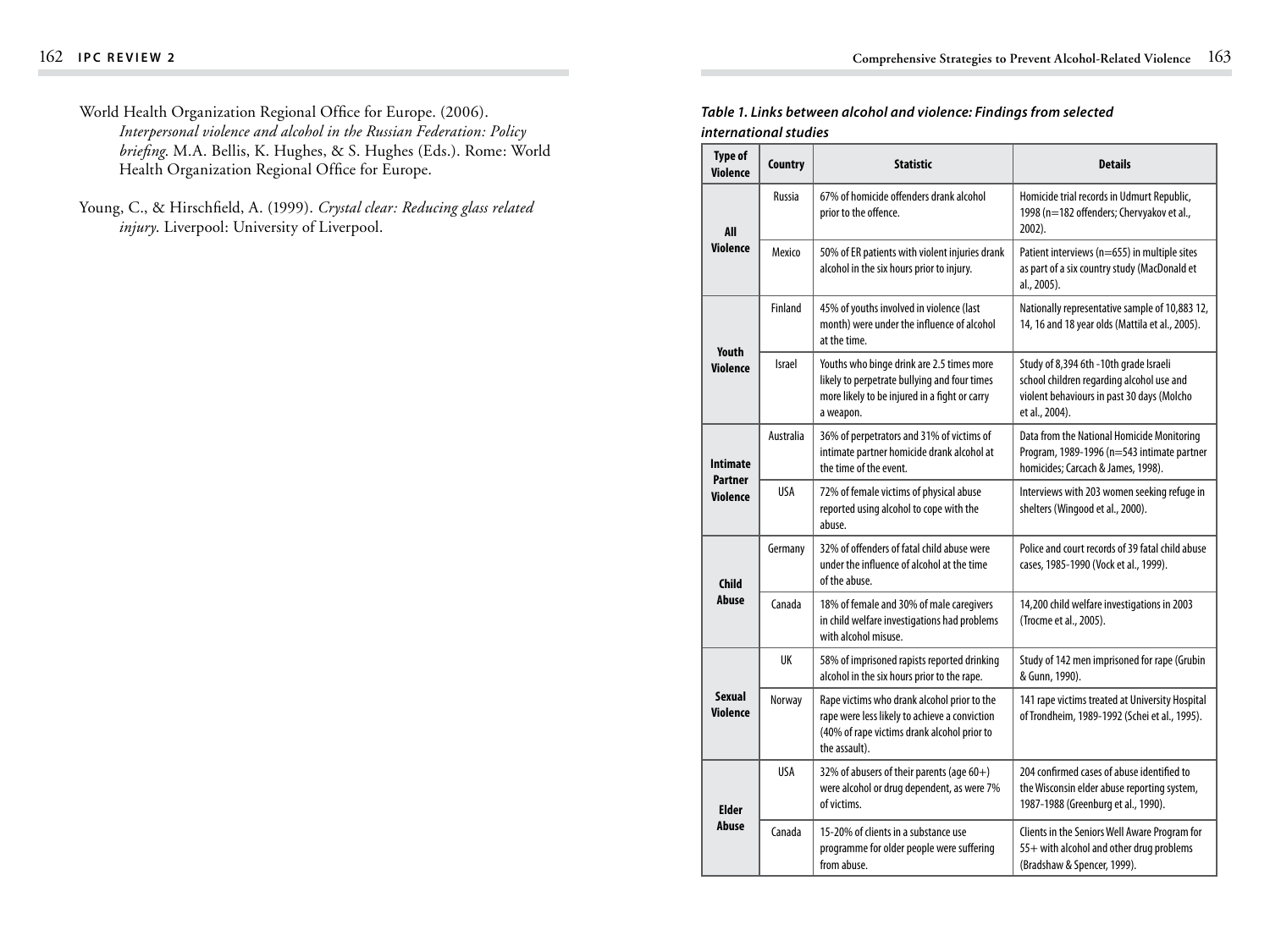## *Table 2. Examples of environmental measures to reduce alcoholrelated violence*

|                                  | <b>Intervention</b>                                  | <b>Outline</b>                                                                                                                                                                              | <b>Effectiveness</b>                                                                                                                                                                              |  |  |
|----------------------------------|------------------------------------------------------|---------------------------------------------------------------------------------------------------------------------------------------------------------------------------------------------|---------------------------------------------------------------------------------------------------------------------------------------------------------------------------------------------------|--|--|
| Improving Licensed Premises      | Voluntary<br>codes of<br>practice                    | Local agreements between bar owners<br>to implement consistent measures to<br>prevent drunkenness and violence, e.g.<br>banning cheap drinks promotions, proof<br>of age schemes.           | Implementation in Australia linked to<br>reduced assaults and crime when combined<br>with strong police support.                                                                                  |  |  |
|                                  | Responsible<br>Beverage<br>Service (RBS)<br>training | Training programmes for alcohol servers<br>to increase knowledge of alcohol-related<br>issues and develop service skills, e.g.<br>age verification and service refusal to<br>drunk patrons. | Evidence suggests RBS training can improve<br>staff knowledge and attitudes; some studies<br>show positive impacts on server practice<br>and reduced blood alcohol levels among<br>bar customers. |  |  |
|                                  | Door<br>supervisor<br>training                       | Training programmes for door supervisors<br>and security staff to improve skills and<br>practice, e.g. communication, conflict<br>resolution, calming measures.                             | Evidence suggests programmes can reduce<br>aggression in bars but such effects are<br>moderated by rapid staff turnover.                                                                          |  |  |
|                                  | Enforcement<br>activity                              | <b>Enforcement of licensing and alcohol</b><br>legislation by police and other authorities,<br>e.g. testing service refusal to underage or<br>intoxicated patrons.                          | Can have significant effects on server<br>practice but effects can decline rapidly after<br>testing and consequently requires regular<br>top-up enforcement activity.                             |  |  |
|                                  | Pub Watch<br>schemes                                 | Partnerships between local licensees<br>and police, typically involving banning<br>schemes preventing troublemakers from<br>accessing all venues in the scheme or<br>nightlife area.        | Limited evaluation; in UK linked to reduced<br>assaults and improved perceptions of safety<br>in nightlife areas.                                                                                 |  |  |
|                                  | Award<br>schemes                                     | Schemes to reward good management of<br>licensed premises that adhere to agreed<br>safety and practice standards.                                                                           | Limited evaluation; widely adopted in<br>UK as an incentive to improve practice in<br>licensed premises.                                                                                          |  |  |
| Improving Nightlife Environments | Late night<br>transportation                         | Improving provision of safe late night<br>transportation options from nightlife<br>areas and increasing security on<br>transportation and at loading and<br>unloading points.               | Improved late night transportation provision<br>and security linked to reduced violence and<br>increased public perceptions of safety in<br>town and city centres.                                |  |  |
|                                  | <b>Street drinking</b><br>bans                       | Legislation making consumption of<br>alcohol in unlicensed public places<br>an offence.                                                                                                     | Some evidence of reductions in crime,<br>disorder and street littering (New Zealand)<br>as well as increased public perceptions of<br>safety (UK).                                                |  |  |
|                                  | Increased<br>street security<br>measures             | For example, high profile policing,<br>improvements to street lighting, use of<br>closed circuit television (CCTV) cameras,<br>public help points.                                          | Some evidence for CCTV and improved<br>lighting in reducing crime and improving<br>public perceptions of safety. Limited<br>evaluation for other security measures.                               |  |  |

|                                                            | <b>Intervention</b>                                                                                                                                                 | <b>Outline</b>                                                                                                                                                                                               | <b>Effectiveness</b>                                                                                                                                                                                                                                                                                                                                                                |  |  |
|------------------------------------------------------------|---------------------------------------------------------------------------------------------------------------------------------------------------------------------|--------------------------------------------------------------------------------------------------------------------------------------------------------------------------------------------------------------|-------------------------------------------------------------------------------------------------------------------------------------------------------------------------------------------------------------------------------------------------------------------------------------------------------------------------------------------------------------------------------------|--|--|
| Improving Nightlife Environments                           | Increased<br>powers to<br>address<br>alcohol-<br>related<br>disorder                                                                                                | Legislative measures to enable police and<br>other authorities to punish anti-social<br>behaviour using minimum resources<br>without removing police from nightlife<br>environments, e.g. on the spot fines. | Limited evaluation; in Scotland, early<br>indications from on-the-spot fines suggest<br>they can be effective in saving police time,<br>with low levels of re-offending noted.                                                                                                                                                                                                      |  |  |
|                                                            | Information<br>Posters and other media located in<br>nightlife areas to raise awareness of the<br>campaigns<br>risks of excessive drinking and related<br>violence. |                                                                                                                                                                                                              | Limited evaluation; one UK campaign linked<br>to reduced glass-related injuries when<br>combined with wider awareness raising and<br>enforcement activities.                                                                                                                                                                                                                        |  |  |
| <b>Broader</b><br><b>Community</b><br><b>Interventions</b> |                                                                                                                                                                     | Broader strategies to reduce alcohol-<br>related violence and disorder and increase<br>safety in nightlife areas; a combination<br>of the above co-ordinated through multi-<br>agency action groups.         | Evidence from several countries (e.g.<br>Australia, Sweden) suggests integrated<br>strategies can effectively reduce nightlife<br>violence. Successful strategies have included<br>better late night transportation, reduced<br>intoxicated individuals in bars, improved<br>behavioural standards, staff training<br>and increased comfort (e.g. seating)<br>in drinking settings. |  |  |

*Sources: Babor et al., 2003; Eberst & Staines, 2006; Farrington & Welsh, 2002; Felson et al., 1997; Graham, 2000; Graham et al., 2004; Hughes & Bellis, in press; Ramsay, 1990; Webb et al., 2004; Welsh & Farrington, 2002; Young & Hirschfield, 1999.*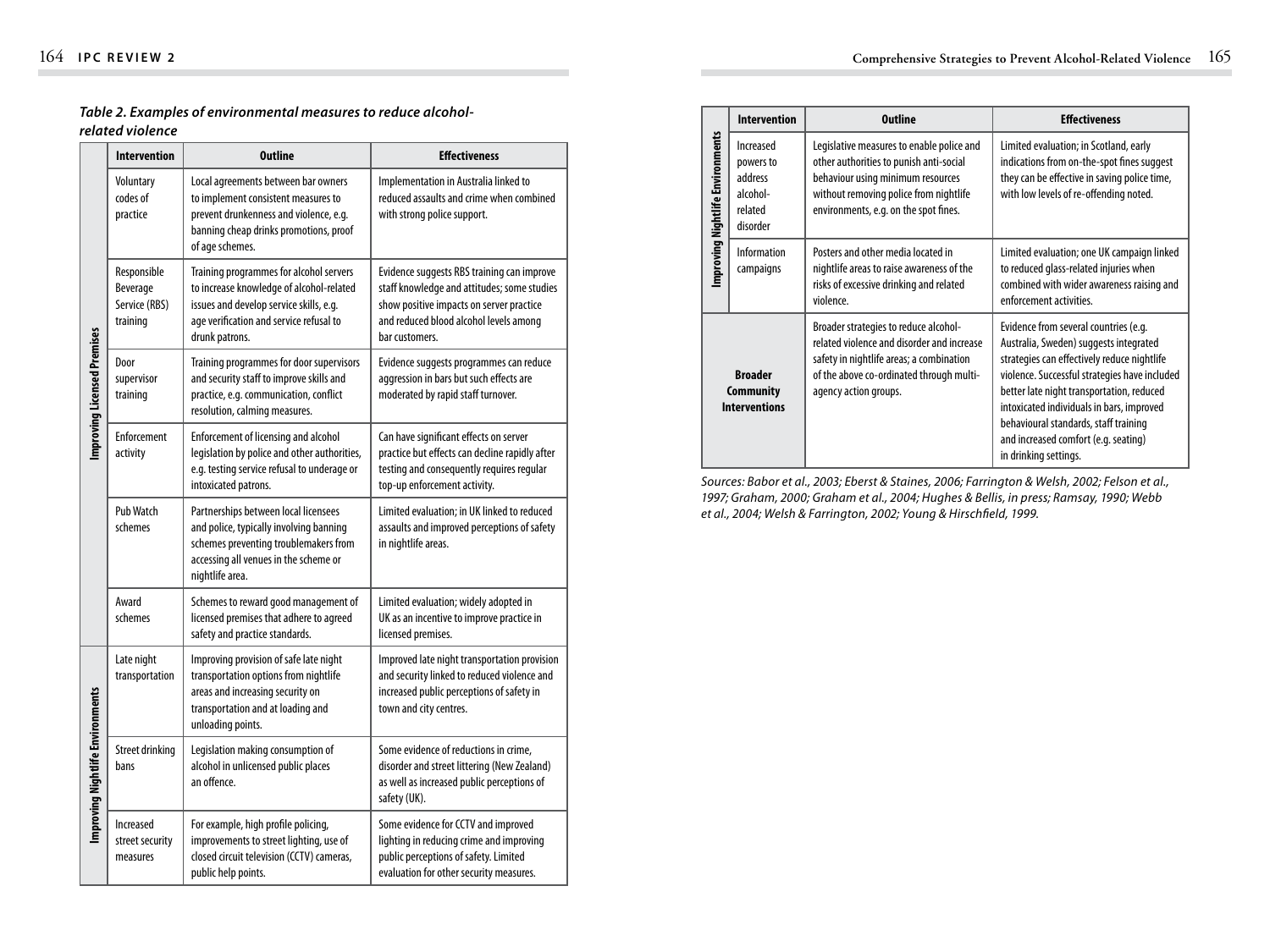| <b>Intervention</b>                                                        | <b>Evidence</b>                                                                                                                                                                                                                                                                                                                                                                                                                                            | <b>Partners for</b><br>Implementation                                                                   |
|----------------------------------------------------------------------------|------------------------------------------------------------------------------------------------------------------------------------------------------------------------------------------------------------------------------------------------------------------------------------------------------------------------------------------------------------------------------------------------------------------------------------------------------------|---------------------------------------------------------------------------------------------------------|
| <b>Increasing</b><br><b>Alcohol Prices</b>                                 | In the US, it has been estimated that increases in the price<br>of alcohol (e.g. through excise tax) would reduce violence,<br>including child maltreatment and intimate partner violence<br>(Markowitz, 2000; Markowitz et al., 1998).                                                                                                                                                                                                                    | • Government<br>• Alcohol industry                                                                      |
| Reducing<br><b>Alcohol Outlet</b><br><b>Density</b>                        | Analysis of the spatial geography of alcohol outlets in the US<br>suggests reducing the density of licensed premises would<br>reduce levels of violence, including child maltreatment<br>(e.g. Freisthler et al., 2007).                                                                                                                                                                                                                                   | • Government<br>• Local authorities<br>• Town planners<br>• Licensing authorities<br>• Alcohol industry |
| <b>Regulating</b><br><b>Alcohol Sales</b>                                  | Experience from several countries shows extended alcohol<br>service hours (e.g. later opening of bars) to be associated with<br>increased violence (Plant & Plant, 2005). In Brazil, legislation<br>prohibiting alcohol sales after 23:00 contributed to reduced<br>incidence of homicide (Pacific Institute for Research and<br>Evaluation, 2004).                                                                                                        | • Government<br>• Licensing authorities                                                                 |
| <b>Reducing Young</b><br><b>People's Access</b><br>to Alcohol              | Legal drinking age legislation can influence both youth<br>drinking and violence (Babor et al., 2003). In the US, higher<br>legal drinking ages were found to reduce violent deaths in<br>15-24 year olds (Jones et al., 1992). The effectiveness of age<br>legislation can depend on enforcement; measures such as<br>regular test purchases by underage volunteers can reduce<br>underage sales (Wagenaar et al., 2005).                                 | • Government<br>• Trading standards<br>• Alcohol industry<br>• Police                                   |
| <b>Brief</b><br>Interventions <sup>3</sup><br>for Risky<br><b>Drinkers</b> | Screening and brief interventions in health settings can reduce<br>alcohol use in risky drinkers, including victims of alcohol-<br>related violence attending Emergency Departments (Smith et<br>al., 2003). There is less evidence for their use in criminal justice<br>settings; reduced injury (but not violent offending) has been<br>seen in perpetrators of violence following brief interventions<br>implemented in courts (Watt & Shepherd, 2005). | • Health services<br>• Criminal justice agencies                                                        |
| <b>Treatment</b><br>for Alcohol<br><b>Problems</b>                         | Treatment for alcohol dependence can reduce intimate partner<br>violence in couples affected by both issues; however violence<br>reductions typically depend on sustained abstinence from<br>alcohol (Klostermann, 2006; Stuart et al., 2003).                                                                                                                                                                                                             | • Alcohol treatment<br>services<br>• Voluntary agencies<br>• Criminal justice agencies                  |

#### *Table 3. Alcohol-focused interventions that can impact on violence*

*Table 4. Risk factors and interventions to address becoming a victim or perpetrator of violence*

|                                                                                    | <b>Type of Violence</b>  |                                 |             |              |                    |                                                              |                                                                   |
|------------------------------------------------------------------------------------|--------------------------|---------------------------------|-------------|--------------|--------------------|--------------------------------------------------------------|-------------------------------------------------------------------|
| <b>Risk Factors<sup>4</sup></b>                                                    | <b>Youth</b><br>Violence | Intimate<br>Partner<br>Violence | Child Abuse | Elder Abuse  | Sexual<br>Violence | <b>Intervention</b>                                          | <b>Selected</b><br><b>Partners</b>                                |
| • Unwanted pregnancy<br>• Teenage pregnancy<br>• Having > 3 siblings               | $\odot$                  | $\odot$                         | $\odot$     |              | $\odot$            | Developing<br>services<br>to reduce<br>unwanted<br>pregnancy | • Health services<br>· Social services<br>• Education             |
| • Neural damage<br>• Maternal pre or<br>post natal stress                          | $\odot$                  | $\odot$                         | $\odot$     | $\mathbf{o}$ | $\odot$            | Increase access<br>to pre and post<br>natal services         | • Health services                                                 |
| • Maternal depression<br>• Parental conflict<br>· Impaired mother/child<br>bonding | $\odot$                  | $\odot$                         | $\odot$     | $\bullet$    |                    | Home visiting<br>services                                    | • Health services<br>• Social services                            |
| • Lack of child stimulation<br>· Inconsistent or harsh,<br>physical punishment     | $\odot$                  | $\odot$                         | $\odot$     | $\mathbf o$  | $\odot$            | Parenting<br>programmes                                      | • Health services<br>· Social services<br>• Education             |
| • Victim of child abuse                                                            | $\odot$                  | $\odot$                         | $\odot$     | O            | $\odot$            | <b>Treatment</b><br>programmes<br>for child<br>abuse victims | • Health services<br>• Voluntary<br>services<br>• Social services |
| • Low academic<br>expectations<br>• Poorly defined<br>school rules                 | $\odot$                  | $\odot$                         | $\odot$     | $\mathbf{o}$ | $\odot$            | Improving<br>school culture                                  | • Education<br>• Communities                                      |
| • Aggressive behaviour<br>in childhood<br>• Hyperactivity<br>• Bullying others     | $\odot$                  | $\odot$                         | $\odot$     | $\bullet$    | $\odot$            | Social<br>development<br>training                            | • Education                                                       |
| • Poor academic<br>achievement<br>• Truancy                                        | $\odot$                  | $\odot$                         | $\odot$     | $\mathbf{o}$ | $\odot$            | Academic<br>enrichment<br>programmes                         | • Education                                                       |

 *(continued on page 168…)*

<sup>3</sup> Brief interventions are short, low-intensity interventions usually consisting of one or more sessions of motivational interviewing, advice, counselling and/or education to encourage individuals at risk of alcoholrelated harm to moderate their alcohol consumption. They are not suitable for dependent drinkers who require more structured treatment services.

<sup>4</sup> Risk factors are not causes of violence and their presence does not guarantee that a person will become either a victim or perpetrator of violence. They are factors that research has identified as links to violence.